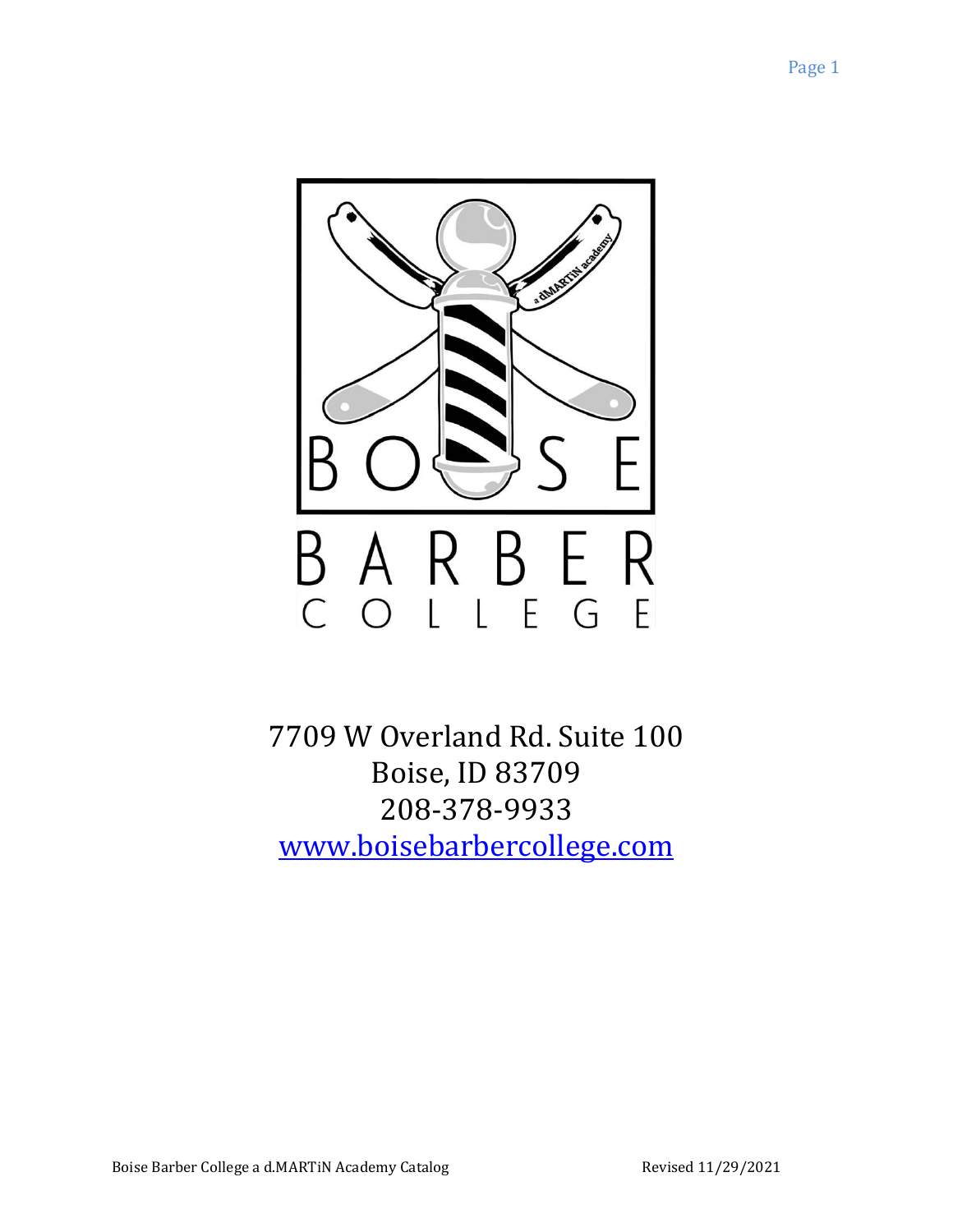### **Mission Statement**

To prepare well informed and highly skilled graduates that will pass their state board examination so that they might find rewarding opportunities as a Barber, Barber-Stylist, or Instructor.

# **Our Facility**

Our facility is conveniently located in the Boise Spectrum Center at the corner of Overland and Cole. The facility is designed with state of the art equipment to be both aesthetically pleasing as well as extremely functional. The school is equipped with hair stations, barber chairs, color room, large classroom, a fully stocked dispense, and state of the art technology. Students can be proud of the work they are creating and the education they are receiving in the friendly yet professional environment.

Boise Barber College a d.MARTiN Academy is a private College owned by d.MARTiN Academy LLC.

**Staff List** 11/29/2021

**CEO -** 

Nikki Martin

**Financial Aid –** Sarah Ward

**Student Services –** Sarah Ward

**Compliance –**

Sarah Ward Nikki Martin

#### **Instructors –**

Nikki Martin Sarah Ward Henry Mallory Latisha Hopkins Alondra Rodriguez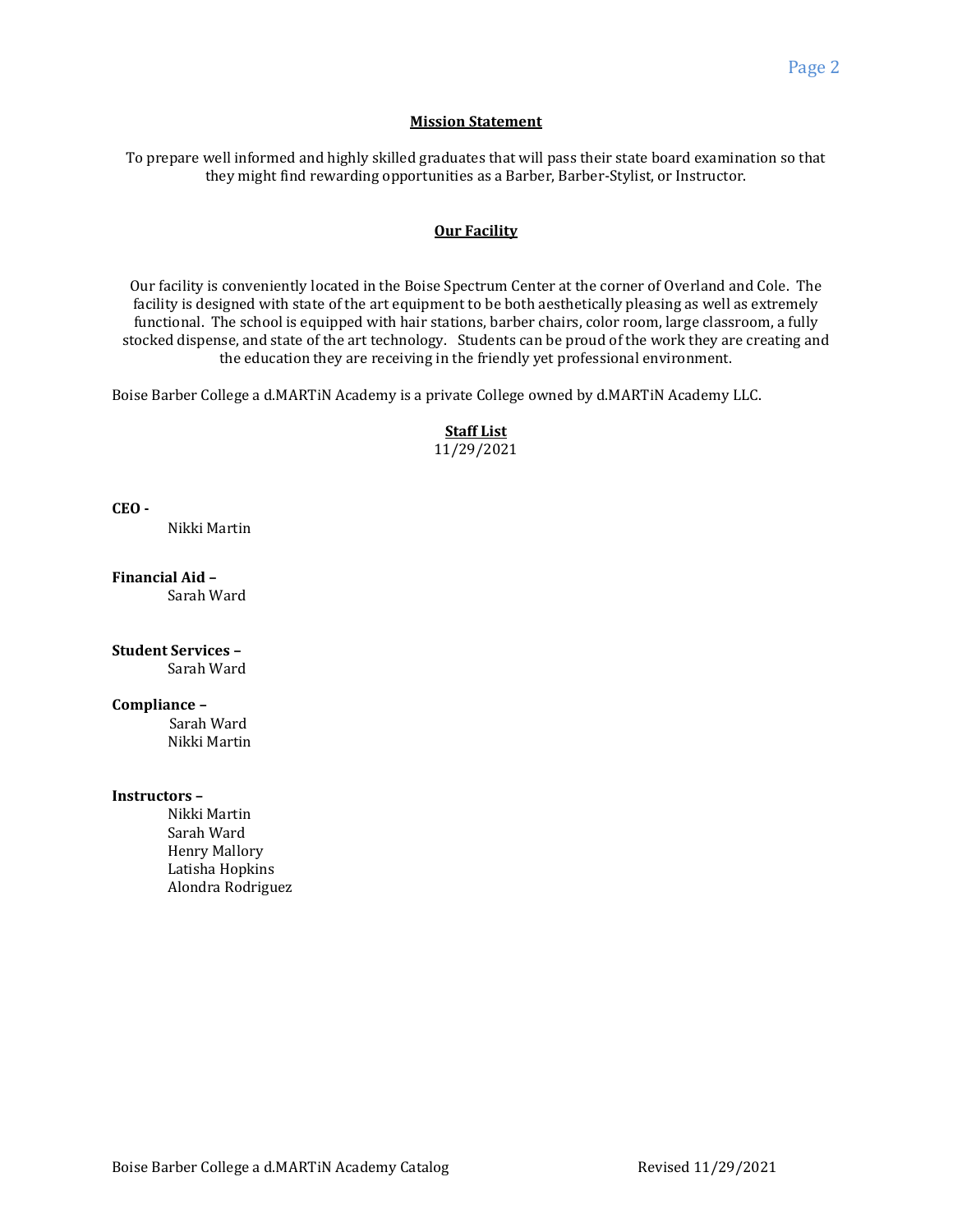# **Requirements for Enrollment**

A prospective student must be at least 16  $\frac{1}{2}$  years old. They must provide proof of age with either a copy of their birth certificate, a passport, driver's license or other government issued form of documentation. They must have a high school diploma, GED, its equivalent, or a transcript showing high school completion. (We are required to verify that your proof of education is valid, if documentation is determined to be invalid you will be denied admission to the school.)

Application: A Four-Step Process

- 1. The first step is an opportunity for the prospective student and or transfer/ re-entry student (and parents, family and/or significant others) to tour the college, hear about the curriculum, and learn about our policies and beliefs. This also allows for us to learn more about the prospective students. This step is optional, but recommended.
- 2. The second step includes the prospective student receiving the admissions application and the Boise Barber College a d.MARTiN Academy's Students Handbook/Manual.
- 3. Third the prospective student must complete the admissions application, read the handbook, and return the application to the college. Upon return of the application form, the student must provide a headshot, proof of age, educational requirements along with payment of the application fee (\$50). A spot is then held for the student in the next available class or one of their choosing.
- 4. Finally you will be contacted by the Financial Aid Director to make an appointment to sign the Enrollment Contract and establish a form of tuition payment.

#### Transfer/Re-Entry Students

The following requirements must be met by the students who transfers or re-enters Boise Barber College a d.MARTiN Academy from a Barber, Barber-Stylist or Instructor program.

- Certified transcripts of hours earned and requirements previously completed. All transfer students must earn a minimum of 200 hours at Boise Barber College a d.MARTiN Academy.
- Completion of standard admission requirements and fees. A kit may be purchased through the school if needed.
- Transfer/ Re-Entry students will pay \$10.56 for every hour needed to complete each prospective program.
- Transfer and Re-Entry student will start school in the Freshman Program. Opt-out testing is available after a review from the Freshman Instructors and the School Director.
- When determining your graduation date, previous paid for hours at another institution will affect your SAP.

Boise Barber College a d.MARTiN Academy does not recruit students already attending or admitted to another school offering a similar program of study.

All courses will be taught in English.

Boise Barber College a d.MARTiN Academy does not discriminate on the basis of color, race, religion, creed, sex, age, financial status, military status, sexual orientation or ethnic origin.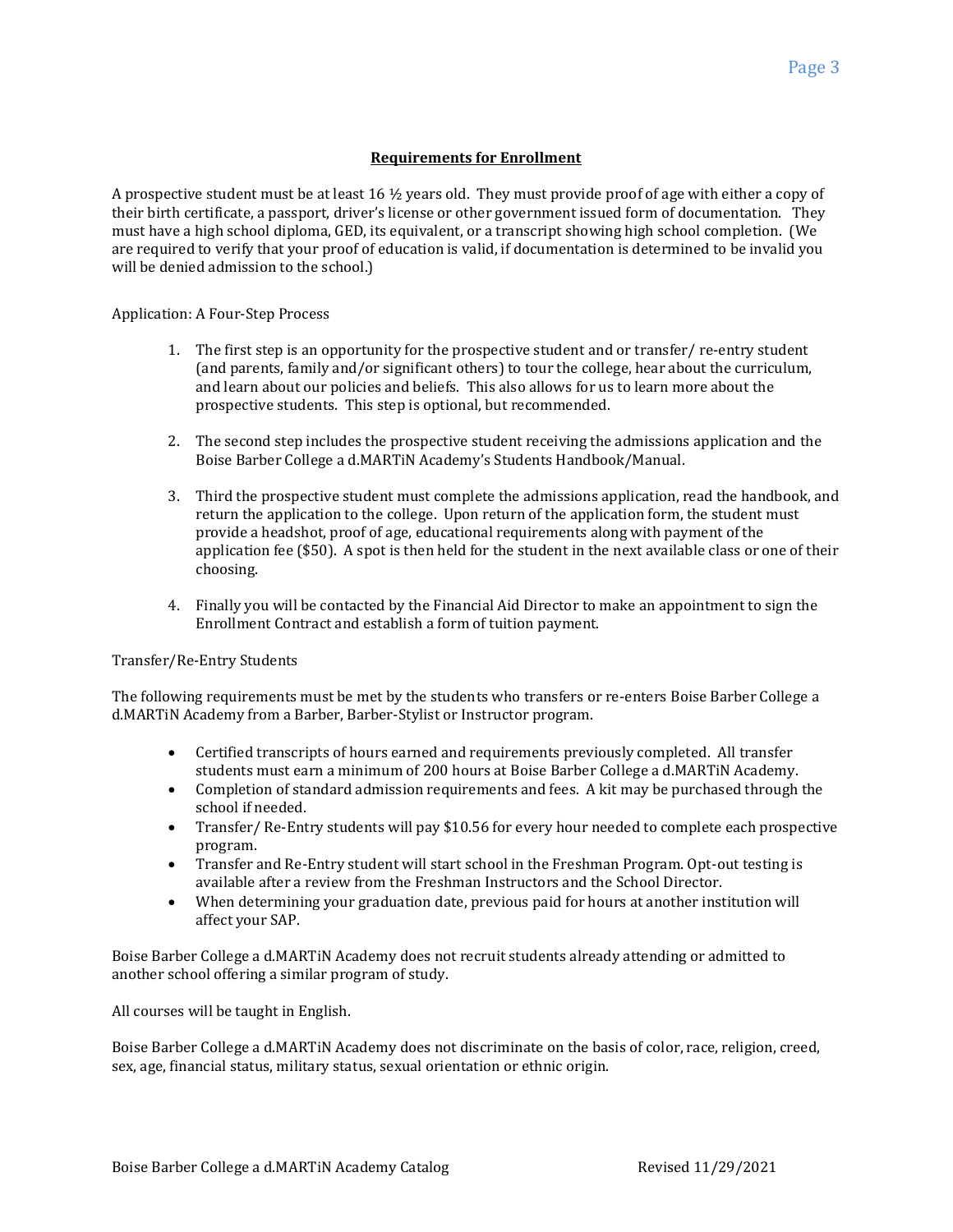### **Application Fee**

A non-refundable application fee of \$50.00 is required to complete your application form. This fee is not included in the cost of tuition. A passport size head and shoulders photograph, proof of age and educational requirements need to be included with the application form.

### **Enrollment Contract**

The Enrollment Contract fully outlines the obligations of the Student and the College. The prospective student will have the opportunity to ask questions during the application process prior to signing the Enrollment Contract.

### **Registration Fee, Book and Kit Fee**

The registration fee and the books & kit fee (which includes the cost of the student's kit and books) are nonrefundable.

### **Tuition Investment for Boise Barber College a d.MARTiN Academy**

The breakdown of the cost for each individual program offered by Boise Barber College a d.MARTiN Academy is below.

# **Re-Admittance Fee**

30 days or more after a student has been terminated they may apply in writing to be re-admitted to the school. Upon careful consideration the student can pay the \$150.00 re-admittance fee as well as all regular fees and may be re-admitted to the school.

### **Barber Costs**

| <b>Application Fee</b>  | \$50        |
|-------------------------|-------------|
| <b>Registration Fee</b> | \$550       |
| Books & Kit Fee         | \$2000      |
| Taxes                   | \$120       |
| Tuition                 | \$10,500    |
| <b>Total Costs</b>      | \$13,220.00 |

# **Payment Options**

Boise Barber College a d.MARTiN Academy is a private pay school and offers the following payment options: cash, check, money order, credit card, non-federal funds, or through Federal Student Aid.

**Option 1**- Payment of entire tuition & fees before starting classes

- **Option 2** The student may choose to finance directly through the school
	- with **all fees** paid before the first day of class **AND** 6 payments of \$500 with the first payment being paid on the first day of school and a final balloon payment due prior to receiving their 900 hours required to graduate.
- **Option 3** The student may choose to go with a bank or credit union and make payments to them.
- **Option 4** The student may participate in Government Financial Aid that includes Pell Grants, Direct Subsidized and Unsubsidized Loans.

\*Fees include Application Fee, Registration Fee, Book and Kit Fee, and all applicable taxes.

\*Any Scholarship given to a student by Boise Barber College a d.MARTiN Academy will be applied to the final tuition payment and will be rescinded if the program is not finished. At the time of withdrawal the student will pay the percentage of full tuition WITHOUT the scholarship applied.

\*Payment must be made in full 2 weeks after the first start of class or the student may be dropped from the class until payment is received.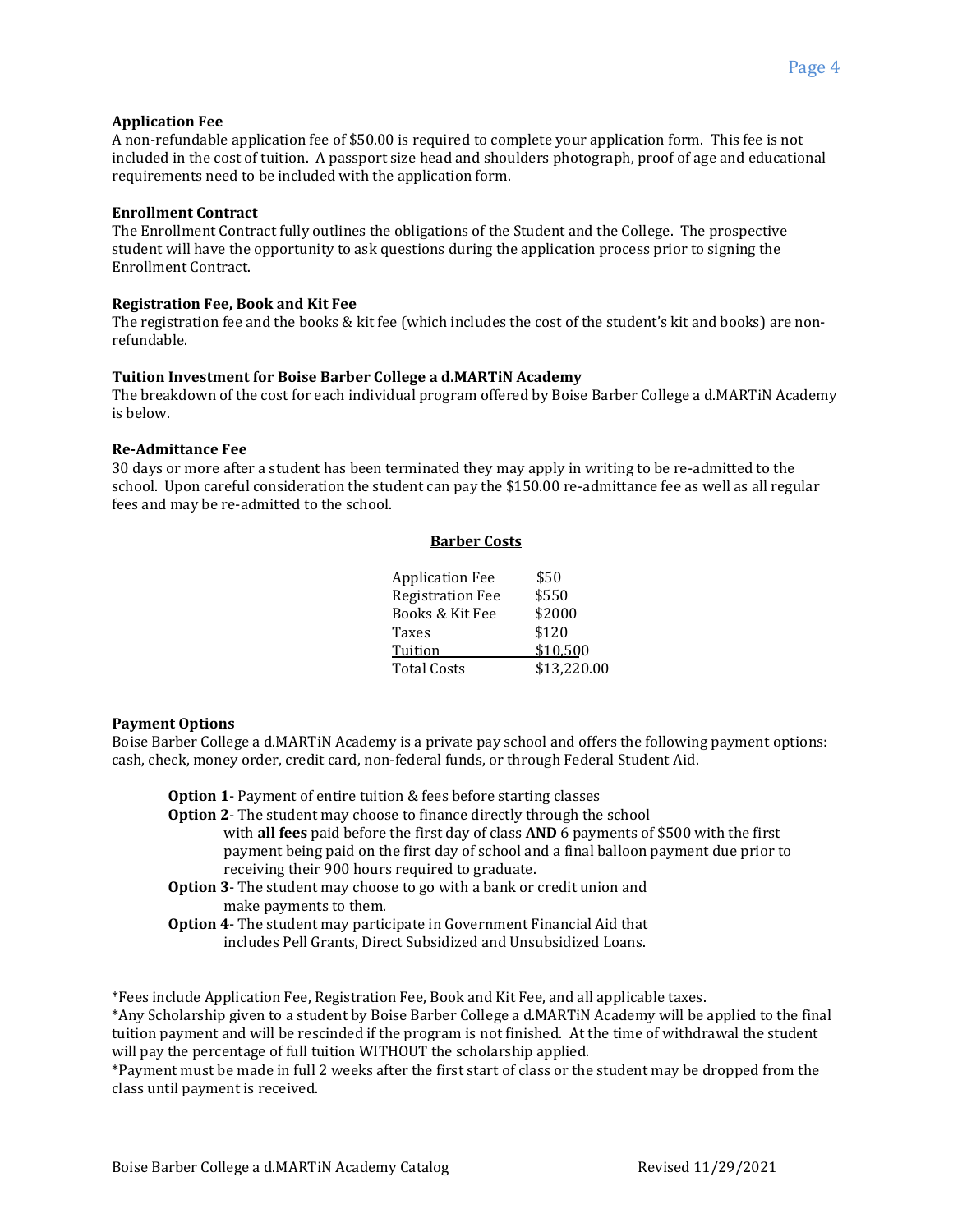\***Other payment arrangements will be given consideration through the Financial Aid Director and CFO.**

**Barber-Stylist Costs**

| <b>Dal Del Devilue Gooto</b> |             |
|------------------------------|-------------|
|                              |             |
| <b>Application Fee</b>       | \$50        |
| <b>Registration Fee</b>      | \$550       |
| Books & Kit Fee              | \$2500      |
| Taxes                        | \$150       |
| Tuition                      | \$16900     |
| <b>Total Costs</b>           | \$20,150.00 |
|                              |             |

### **Payment Options**

Boise Barber College a d.MARTiN Academy is a private pay school and offers the following payment options: cash, check, money order, credit card, non-federal funds, or through Federal Student Aid.

- **Option 1** Payment of entire tuition & fees before starting classes
- **Option 2** The student may choose to finance directly through the school With **all fees** paid before the first day of class **AND** 12 payments of \$500 with the first payment being paid on the first day of school and the final balloon payment due prior to receiving the 1500 hours required to graduate.
- **Option 3** The student may choose to go with a bank or credit union and make payments to them.
- **Option 4** The student may participate in Government Financial Aid that includes Pell Grants, Direct Subsidized and Unsubsidized Loans.

\*Fees include Application Fee, Registration Fee and Book and Kit Fee

\*Any Scholarship given to a student by Boise Barber College a d.MARTiN Academy will be applied to the final tuition payment and will be rescinded if the program is not finished. At the time of withdrawal the student will pay the percentage of full tuition WITHOUT the scholarship applied.

\*Payment must be made in full by 2 weeks after the first start of class or the student may be dropped from the class until payment is received.

\***Other payment arrangements will be given consideration through the Financial Aid Director and CFO.**

#### **Instructor Costs**

| \$50      |
|-----------|
| \$550     |
| \$500     |
| \$30      |
| \$8000    |
| \$9130.00 |
|           |

#### **Payment Options**

Boise Barber College a d.MARTiN Academy is a private pay school and offers the following payment options: cash, check, money order, credit card, non-federal funds, or through Federal Student Aid.

**Option 1**- Payment of entire tuition & fees before starting classes

**Option 2**- The student may choose to finance directly through the school

with **all fees** paid before the first day of class **AND** 6 payments of \$500 with the first payment being paid on the first day of school and a final balloon payment due prior to receiving their 900 hours required to graduate.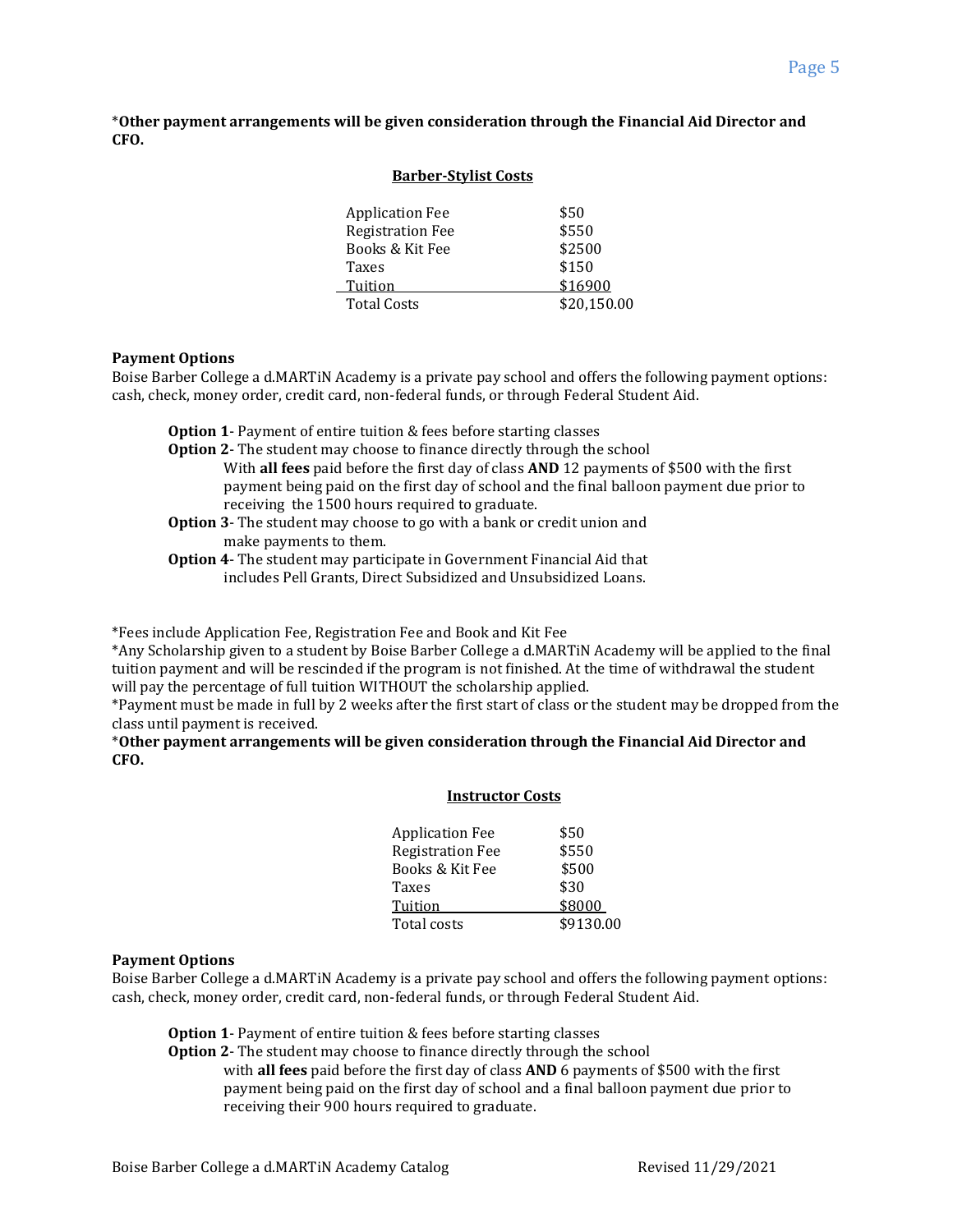- **Option 3** The student may choose to go with a bank or credit union and make payments to them.
- **Option 4** The student may participate in Government Financial Aid that includes Pell Grants, Direct Subsidized and Unsubsidized Loans.

\*Fees include Application Fee, Registration Fee and Book and Kit Fee

\*Any Scholarship given to a student by Boise Barber College a d.MARTiN Academy will be applied to the final tuition payment and will be rescinded if the program is not finished. At the time of withdrawal the student will pay the percentage of full tuition WITHOUT the scholarship applied.

\*Payment must be made in full 2 weeks after the first start of class or the student may be dropped from the class until payment is received.

# \***Other payment arrangements will be given consideration through the Financial Aid Director and CFO.**

# **State of Idaho requirements for Instructor**:

- Hold a state of Idaho License in Barbering
- Complete 900 hours of training
- The Bureau of Occupational Licenses must receive certification of your licensure as an instructor directly from the licensing agency that issued your license, before your application will be processed. You are responsible for requesting certification from the agency that issued your license. Applications from AK, CO, CN, D.C., FL, DA, IL, MD, MA, MI, NY, NC, OH, OK, OR, TC, UT, VT, VA, WA, Puerto Rico and other territories and countries must also submit proof of a minimum 10<sup>th</sup> grade education or its equivalent. To qualify for instructor endorsement, you must hold a current instructor license issued by the licensing authority of another state, country, etc. And:
	- $\circ$  You must verify satisfactory teaching experience as a qualified instructor in another state. Said experience shall be no less than three years the previous five years immediately prior to application. Or

You provide documentation that the requirements for license under which the certificate was issued are of a standard not lower than those required in Idaho.

# **Refund Policy**

For applicants who cancel enrollment or students who withdraw from enrollment a fair and equitable settlement will apply. The following policy will apply to all terminations for any reason, by either party, including student decision, course or program cancellation, or school closure.

Any monies due the applicant or students shall be refunded within 45 days of official cancellation or withdrawal. Official cancellation or withdrawal shall occur on the earlier of the dates that:

- 1 An applicant is not accepted by Boise Barber College a d.MARTiN Academy. The applicant shall be entitled to a refund of all monies paid, less the application fee of \$50.
- 2 A student (or legal guardian) cancels his/her enrollment in writing within three business days of signing the enrollment agreement. In this case all monies, (less the application fee \$50) collected by the school shall be refunded, regardless of whether or not the student has actually started classes.
- 3 A student cancels his/her enrollment after three business days of signing the contract but prior to starting classes. In these cases he/she shall be entitled to a refund of all monies paid to the school less the application fee in the amount of \$50, as well as the registration fee in the amount of \$550.
- 4 A student on an approved leave of absence notifies the school that he/she will not be returning. The date of withdrawal shall be the earlier of the date of expiration of the leave of absence or the date the student notifies the institution that the student will not be returning.
- 5 A student is expelled by the school. A student may be expelled for behavioral and/or attendance issues. Please see the Disciplinary section of the catalog for some examples. Students who miss 14 calendar days without notifying the school of their absence will be expelled. (Unofficial withdrawals will be determined by the institution by monitoring attendance at least every 30 days.)
- 6 In type 2, 3, 4 or 5, official cancellations or withdrawals, the cancellation date will be determined by the postmark on the written notification, or the date said notification is delivered to the school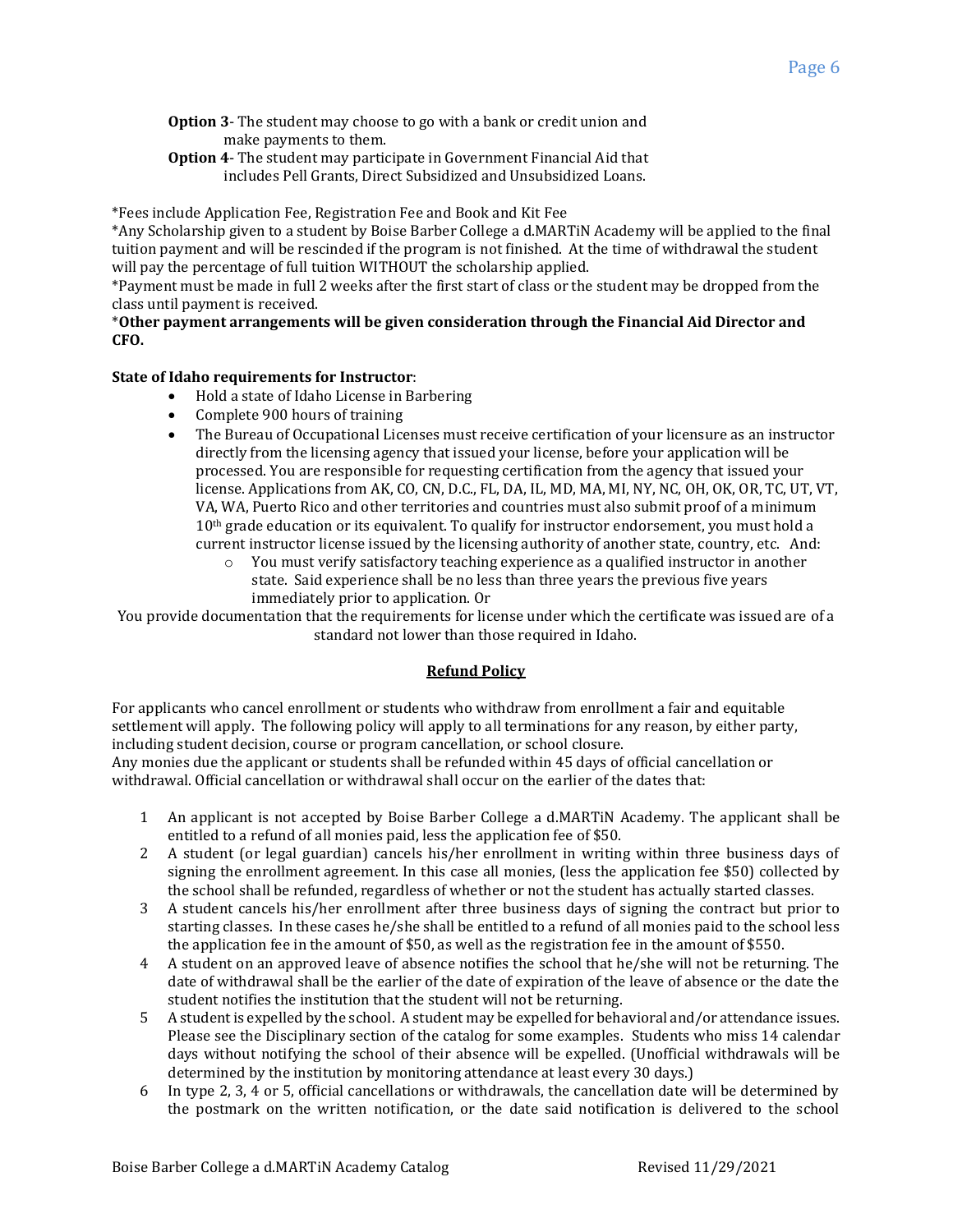administrator or owner in person.

- 7 Any scholarship that has been given to a student by Boise Barber College a d.MARTiN Academy is null and void and will need to be paid back to the College in full.
- For students who enroll and begin classes but withdraw prior to course completion (after three business days of signing the contract), the following schedule of tuition earned by the school applies. All refunds are based on scheduled hours:

| Percent of Enrollment time in relation to | Amount of total tuition the academy will |
|-------------------------------------------|------------------------------------------|
| <b>Scheduled hours</b>                    | receive or retain                        |
| $.01\% - 4.9\%$                           | 20%                                      |
| $5% -9.9%$                                | <b>30%</b>                               |
| 10%-14.9%                                 | 40%                                      |
| 15%-24.9%                                 | 45%                                      |
| 25%-49.9%                                 | 70%                                      |
| 50%-or more                               | 100%                                     |
|                                           |                                          |

- All refunds will be calculated based on the students last date of attendance. Any monies due a student who withdraws shall be refunded within 45 days of a determination that a student has withdrawn, whether officially or unofficially. In the case of disabling illness or injury, death in the student's immediate family or other documented mitigating circumstances, a reasonable and fair refund settlement will be made. If permanently closed or no longer offering instruction after a student has enrolled, the school will provide a pro rata refund of tuition to the student. If the course is canceled subsequent to a student's enrollment, the school will either provide a full refund of all monies paid or completion of the course at a later time. If the course is cancelled after students have enrolled and instruction has begun, the school shall provide a pro rata refund for all students transferring to another school based on the hours accepted by the receiving school OR provide completion of the course. A list of enrolled students will also be given to the appropriate agencies if the college closes for any unforeseen reason. Records will be kept by the college for the applicable time frame set forth by Idaho Law and then disposed of accordingly.
- Students who withdraw or terminate prior to course completion are charged a cancellation or administrative fee of \$150.00. This refund policy applies to tuition and fees charged in the enrollment agreement. Other miscellaneous charges the student may have incurred at the institution (EG: extra kit materials, books, products, unreturned school property, etc.) are nonrefundable. All fees are identified in the catalog and in this enrollment agreement. All supplies and equipment will not be released until all financial obligations have been paid in full.

(Boise Barber College a d.MARTiN Academy does not participate in any teach-out plans with other institutions.)

# **Return of Title IV Financial Aid**

If a student receiving Title IV funds ceases to be enrolled in a payment period, the federal government mandates that Boise Barber College a d.MARTiN Academy must determine the amount of Title IV program assistance that the student earned as of the date enrollment ceased (withdrawal date). The Title IV programs that are covered by this law and that Boise Barber College a d.MARTiN Academy participates in are: Federal Pell Grants, Direct Subsidized, and Un-Subsidized Loans. When a student withdraws during a payment period or period of enrollment the amount of Title IV program assistance that the student has earned up to that point is determined by a specific formula. If the student received less assistance than the amount the student earned, the student may be able to receive those additional funds. If the student received more assistance than was earned, the excess funds must be returned by the school and/or the student. Ceasing enrollment in a term may result in the student owing aid funds to Boise Barber College a d.MARTiN Academy, the Government or both.

# **Attendance Policy**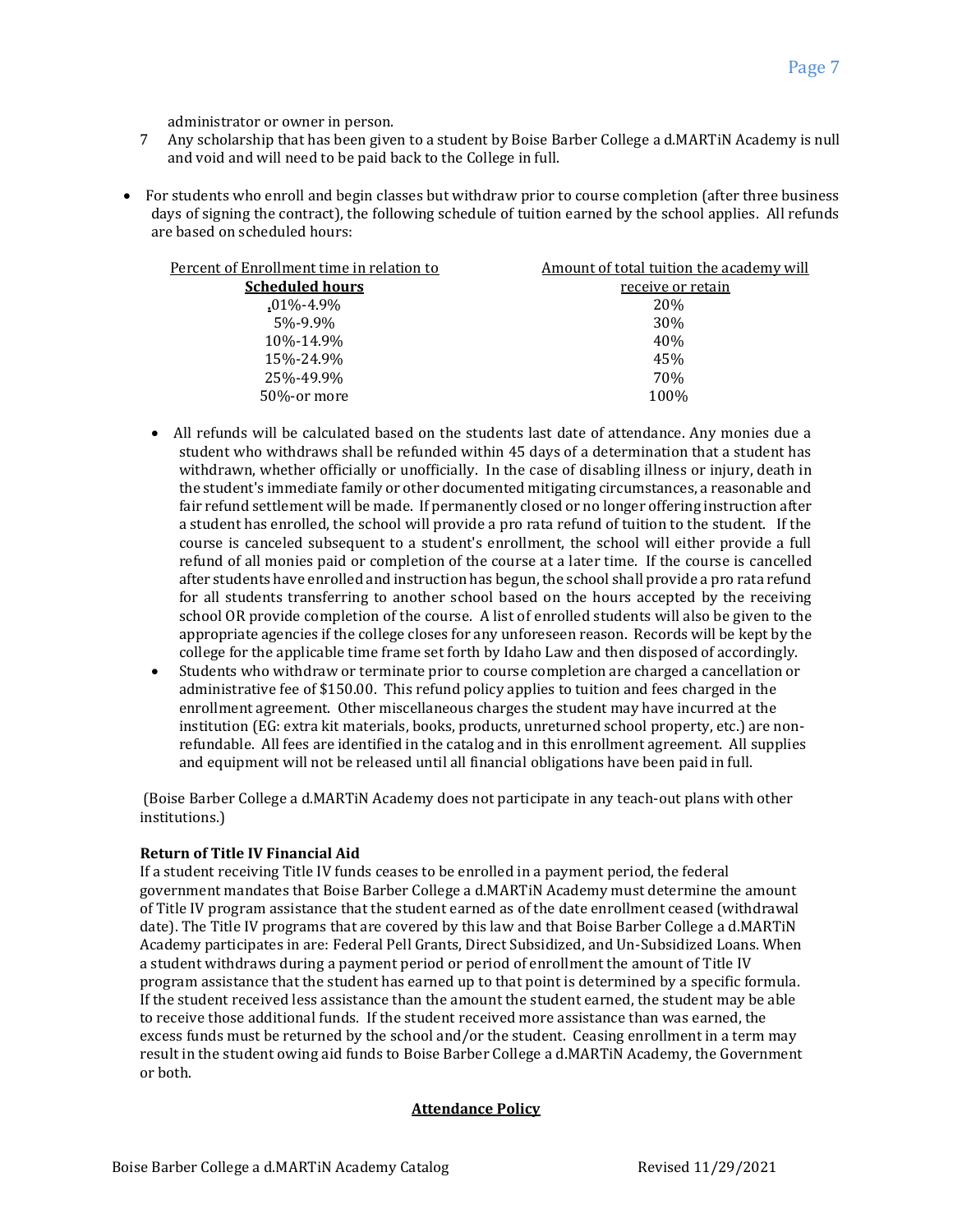- The course length is 900 clock hours for Barber students, 1500 clock hours for Barber-Stylist students, and 900 clock hours for Instructor students.
- It is understood that the Barber course length that is being paid for is 900 scheduled hours. The Barber-Stylist course length that is being paid for is 1500 scheduled hours and the Instructor program that is being paid for is 900 scheduled hours.
- The attendance policy at Boise Barber College a d.MARTiN Academy is 75% attendance to stay in Satisfactory Academic Progress. Once a student is over their scheduled contract date, extra instructional charges will apply.
- It is recommended that during the 4 week basic instruction class, that students not be absent. As this time is crucial to your educational experience.
- A student will be allowed 2 late come/early leaves per month. On a third late come/early leave the student will receive a warning and after the third late come/early leave the student will receive a one-day suspension with a \$20 fee.
- Boise Barber College a d.MARTiN Academy recommends that a student uses there late come and early leaves wisely, as that time does count against your estimated graduation date and extra instructional charges may apply.
- If the student falls below the required 75% attendance they may be terminated from the school and will be able to re-apply after the waiting periods. All students must wait 30 days before reapplying. There is a re-admittance fee of \$150.00 that needs to be paid before a student is allowed to be clocked in again and receive hours. The re-admittance fee must be paid to the Financial Aid Director.
- Absent days include vacation, sick days, emergencies, weddings, funerals, graduations, late come/early leaves etc. The student agrees to pay the extra instructional charges for each hour needed to complete requirements beyond the calculated completion date.
- Extra instructional charges will accrue for every scheduled hour, and will be charged a rate of \$10.56 per hour.
- Exceptional and emergency medical conditions will be reviewed individually by the Student Services Department and a member of Administration on a case-by-case basis. All decisions will be final
- If a student has no contact with the Financial Aid Director/ or the Student Services Department and/or has not completed the correct paperwork within 14 calendar days of your last clock in time, you will be automatically withdrawn from the college. You may reenroll to finish your time at Boise Barber College a d.MARTiN Academy at which time you must be re-contracted and applicable fees will apply.

# **Leave of Absences**

- Leave of absences (LOA) must be submitted in advance in writing, include the reason for the request, and include the student's signature.
- LOA needs to be applied for in advance unless unforeseen circumstances prevent the student from doing so. IE. If a student were injured in a car accident and needed a few weeks to recover before returning to school, the student would not have been able to request the LOA in advance. At this time administrations may grant the LOA, document the reason and collect the documentation from the student at a later date.
- A decision will be made to accept/deny requested LOA's within 10 days by the Financial Aid Director, Student Service Director and/or CEO.
- Administration may request documentation at any time during their approval process.
- Should an LOA be granted the date of leave will begin on the first date the student is not in attendance.
- A LOA cannot exceed a 180-calendar day time frame, in any 12-month period.
- If an LOA must be extended, the student must notify the Financial Aid Director in writing before the LOA's expiration date. Documentation may be requested for the extension.
- There must be a reasonable expectation that the student will return from the LOA.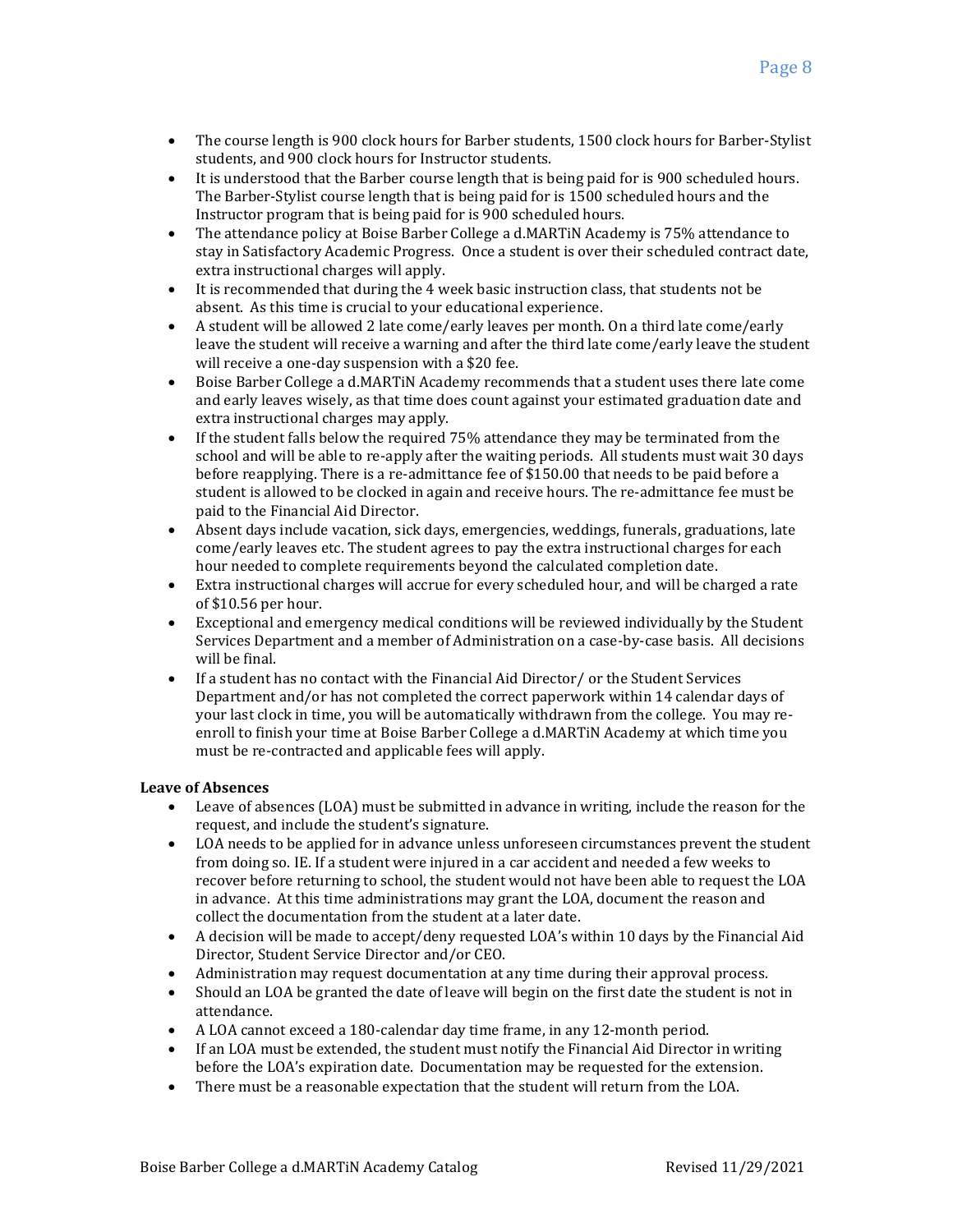- A student granted and LOA that meets these criteria is not considered to have withdrawn, and no refund calculation is required at that time.
- Financial obligations must continue to be paid through LOA, but no additional instructional charges will be charged.
- LOA will extend the contracted graduation date and maximum time frame by the amount of days taken for the LOA. Changes to the contract period on the enrollment agreement must be initialed by all parties or an addendum must be signed and dated by all parties.
- When a student is on an approved LOA, and notifies the school that they will not be returning, the date of withdrawal is the date the student notifies the school.
- All refund will be calculated based off the students last day attended.

# **Monday, Thursday and Friday Attendance**

- There are no late come/early leaves on Monday's, Thursday's or Friday's.
- Any late comes/early leaves may result in a one-day suspension with a \$20 fee.
- Any no shows may result in a one-day suspension with a \$20 fee.
- Only 5% of enrolled students can be absent for Thursday's or Fridays. It is first come first serve.
- You must talk to administration to book out this time at least the day before you take it off. You may book this as far in advance as possible to secure a spot that you know you need off for a vacation, wedding, etc.
- If you have an emergency you must call administration ASAP
- If you have a documented (by a doctor), communicable illness and talk to administration you will not receive a suspension for the Friday missed.

# **Grading Policy**

Boise Barber College a d.MARTiN Academy will require a grade average of 75% or higher in each phase of training to graduate. If a student does not complete a phase of training with a 75% average or higher, the student must repeat that phase. The passing grade for the State Board Licensing is 75%. Students are graded based upon points earned versus point possible, which is then converted to a percentage.

Students will be graded on the following scale:

90-100% A 75-89% B 74 and below Failing

Work will be graded in Theory and Clinic Floor and will be based upon the following criteria:

- Attendance
- Clinic Floor/worksheet (Grid)
- Testing

Practical/Clinical will be graded as follows:

- $\bullet$  1 mistake = A
- 2 mistakes = B
- 3 or more mistakes = Failing

# **Make-up Work**

- Work missed due to absence may be made up. Students who are absent must make up any tests.
- Scheduled time will be made available specifically for retaking or making up tests.
- Hours may not be made up during the normal contract time.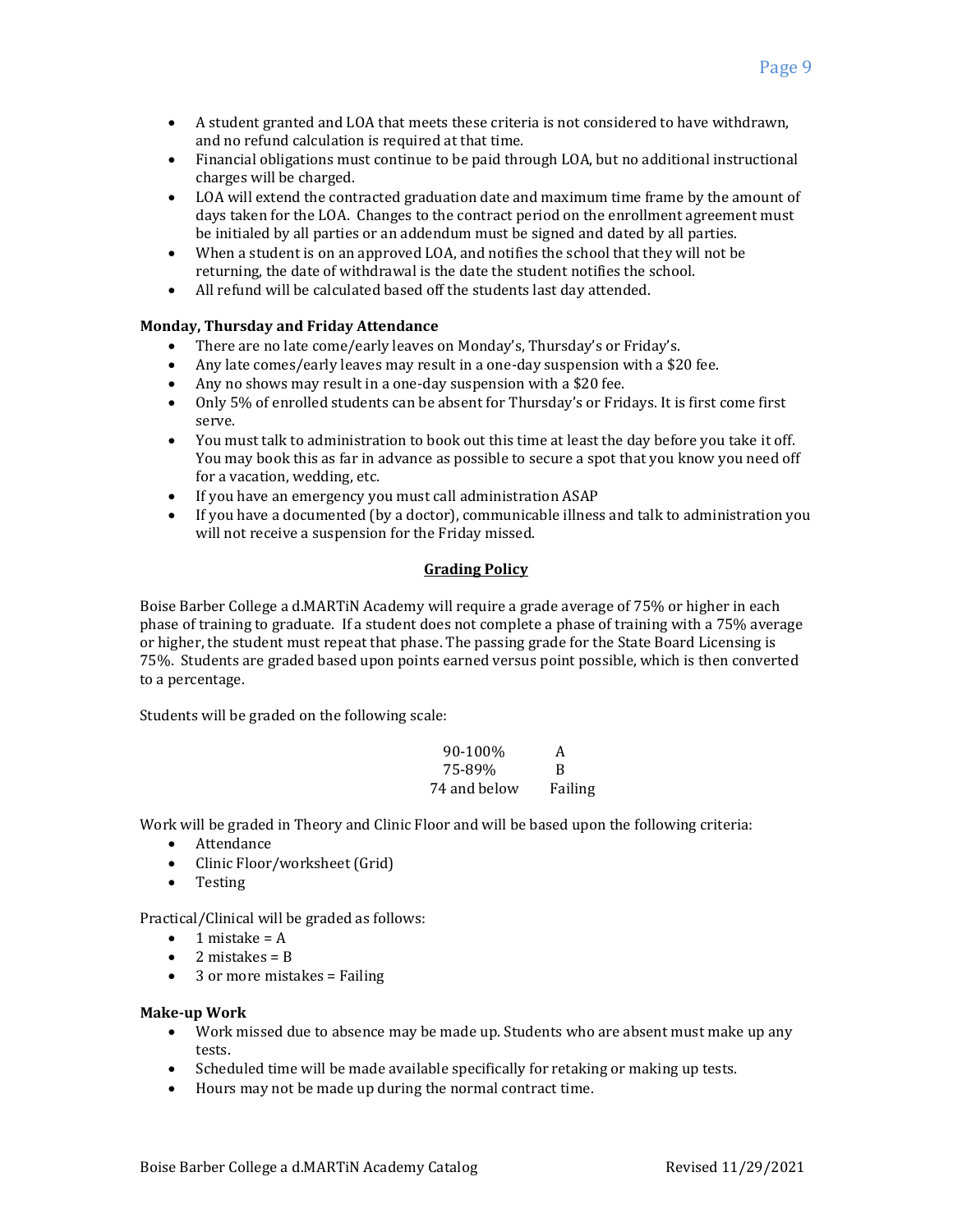• Check with the Theory Instructor or Student Services Director regarding when assignments can be made up.

### **Advancement**

Boise Barber College a d.MARTiN Academy has two classes: Freshman and seniors. Students will be advanced according to the accumulated hours upon the guidelines listed below:

Barber Student: (900 clock Hours) Instructor 0-150 hour's freshman control of the control of the control of the control of the control of the control of the control of the control of the control of the control of the control of the control of the control of the contr 151-900 hours Senior

Barber-Stylist Student: (1500 clock Hours) 0-225 hour's freshman 226-1500 hours Senior

### **Graduation Requirements**

- Students must score 75% or higher on all theory tests, progress examinations, practical applications and finals.
- After the completion of the freshman curriculum, the student must complete one practical worksheet for each month enrolled in the college until graduation.
- Barber students must complete 900 hours of training, which includes at least 120 hours of theory. Barber-Stylist students must complete 1500 hours of training, which includes at least 240 hours of theory. Instructor students must complete 900 hours of training, which includes at least 120 hours of theory.
- The student must pass a final written and practical exam with a score of 75% or higher.
- Students must pass a Law exam.
- Students must have all financial obligations owed to Boise Barber College a d.MARTiN Academy paid in full, or have a payment plan signed.

A student that has completed all of the requirements listed above will receive their Boise Barber College a d.MARTiN Academy Diploma. The college will provide literature and training to prepare the student for the state board examination, however the college does not guarantee passing of the examination. All graduates must pass State Board Examinations; both practical and written to receive a license. Costs related to taking the State Board Examination and for State Licensure are the responsibility of the student.

# **Employment Assistance**

Boise Barber College a d.MARTiN Academy does not guarantee employment; however, the college maintains contacts in the barber & beauty industries to assist students in job placement. Barber Shop and Salon owners are encouraged to interview our student upon graduation. Per request, Boise Barber College a d.MARTiN Academy will provide students with lists of local Barber Shops and Salons.

# **Satisfactory Academic Progress Policy**

The Satisfactory Academic Progress (SAP) Policy is an eligibility criterion applied to all students enrolled at Boise Barber College a d.MARTiN Academy. It is printed in the catalog to ensure that all students receive a copy prior to enrollment. The policy complies with the guidelines established by the National Accrediting Commission of Career Arts and Sciences (NACCAS), the State of Idaho's Laws and Regulations, and the federal regulations established by the United States Department of Education.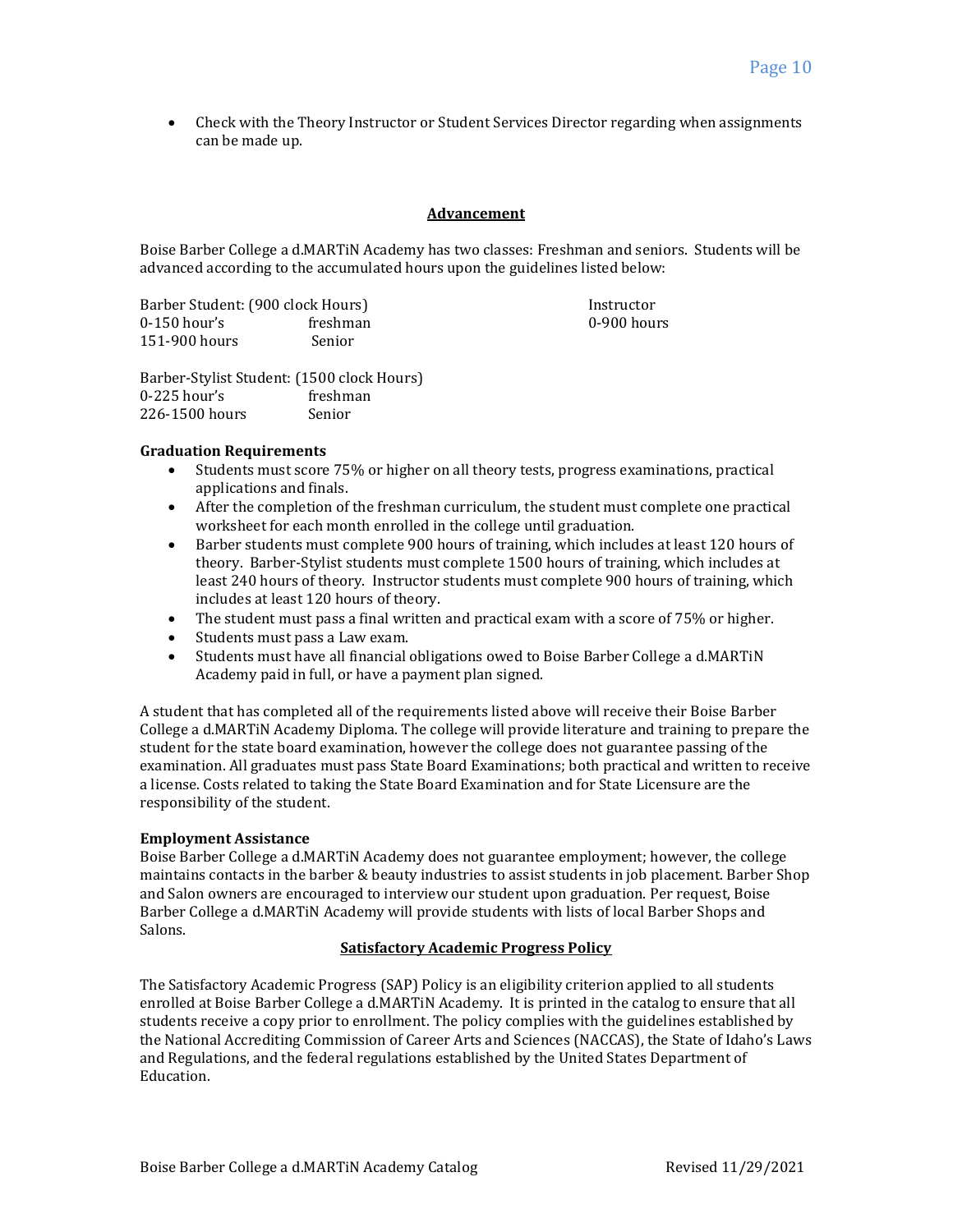### **Evaluation Periods**

Students are evaluated for Satisfactory Academic Progress as follows: Barber 450, 900 clocked (actual) hours Barber-Stylist 450, 900, 1200, 1500 clocked (actual) hours Instructor 450, 900 clocked (actual) hours

\*Transfer hours from another institution that are accepted toward the student's education program are counted as both attempted and completed hours for the purpose of determining when the allowable maximum time-frame has been exhausted. SAP evaluation periods are based on actual contracted hours at the institution.

Monthly progress reports will also be issued to comply with Idaho State Laws. This will be an overview of the student's attendance and grades during that month. Reports will be given the first week of each month.

Students are required to maintain satisfactory progress throughout their training to be in compliance with instructional policy and remain eligible for, Title IV federal student financial assistance.

Evaluations will determine if the student has met the minimum requirements for satisfactory academic progress. The frequency of evaluations ensures that students have had at least one evaluation by midpoint in the course.

### **Attendance Progressive Evaluations**

Students are required to attend a minimum of 75% of the hours possible based on the applicable attendance schedule in order to be considered maintaining satisfactory attendance progress. Evaluations are conducted at the end of each evaluation period to determine if the student has met the minimum requirements. The attendance percentage is determined by dividing the total hours accrued by the total number of hours scheduled. At the end of each evaluation period, the school will determine if the student has maintained at least 75% cumulative attendance since the beginning of the course which indicates that, given the same attendance rate, the student will graduate within the maximum time frame allowed.

#### **Maximum Time Frame**

The maximum time (which does not exceed 133% of the course length) allowed for students to complete each course at satisfactory academic progress is stated below:

| Course                                               | Maximum Time Allowed |                        |
|------------------------------------------------------|----------------------|------------------------|
|                                                      | Weeks                | <b>Scheduled Hours</b> |
| Barber (Full time, 37.5 hrs/wk) - 900 Hours          | 32 Weeks             | 1197                   |
| Barber (Part time, 30 hrs/wk) - 900 Hours            | 40 Weeks             | 1197                   |
| Barber-Stylist (Full time, 37.5 hrs/wk) - 1500 Hours | 64 Weeks             | 1995                   |
| Barber-Stylist (Part time, 30 hrs/wk) - 1500 Hours   | 80 Weeks             | 1995                   |
| Instructor (Full Time, 37.5 hrs/wk) -900 Hours       | 32 Weeks             | 1197                   |
| Instructor (Part Time, 30 hrs/wk) -900 Hours         | 40 Weeks             | 1197                   |

The maximum time allowed for transfer students who need less than the full course requirements or part-time students will be determined based on 75% of the scheduled contracted hours.

Students who have not completed the course within the maximum timeframe may continue as a student at the institution on a cash pay basis.

# **Academic Progress Evaluations**

The qualitative element used to determine academic progress is a reasonable system of grades as determined by assigned academic learning. Students are assigned academic learning and a minimum number of practical experiences. Academic learning is evaluated after each unit of study. Practical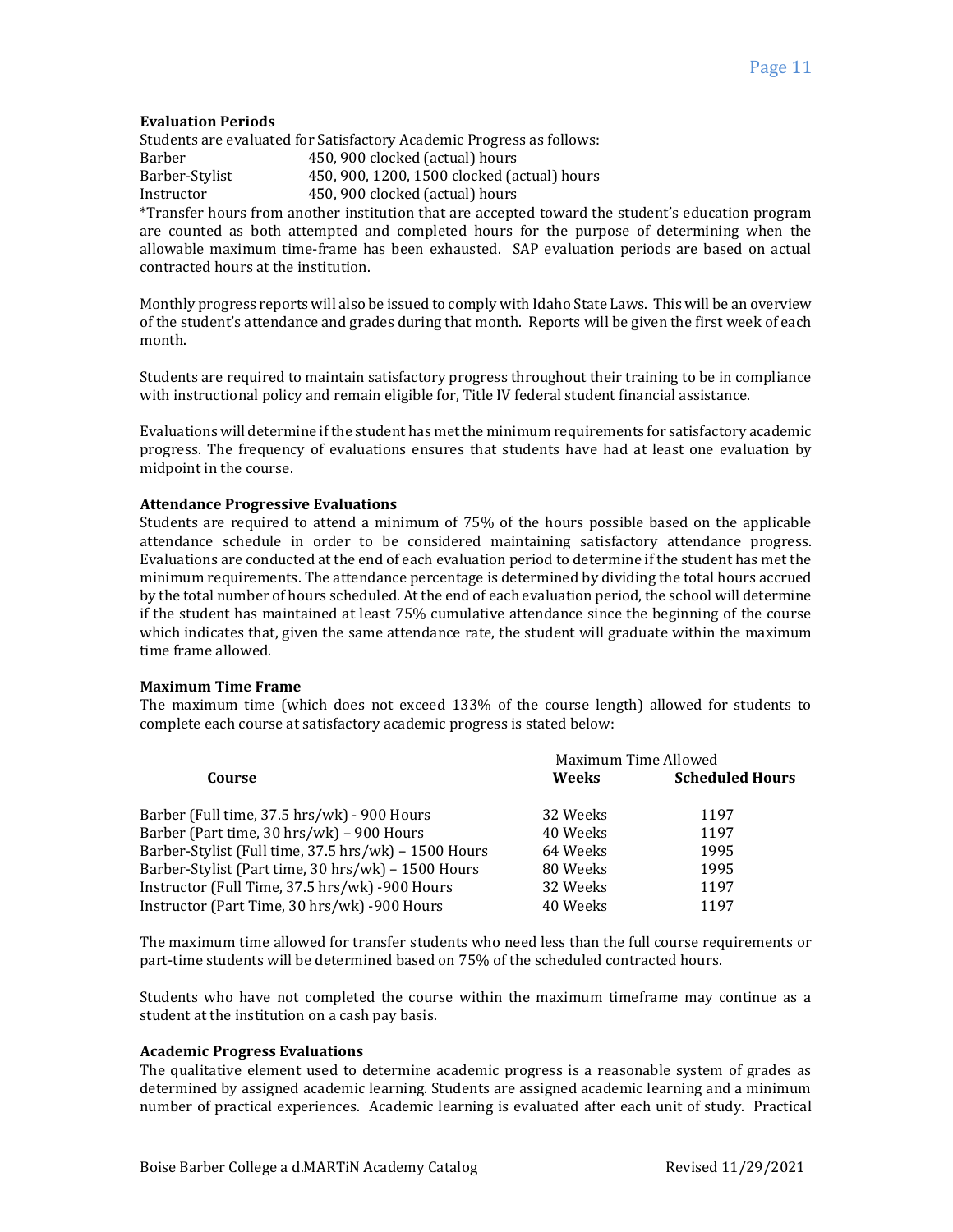assignments are evaluated as completed and counted toward course completion only when rated as satisfactory or better. If the performance does not meet satisfactory requirements, it is not counted and the performance must be repeated. At least two comprehensive practical skills evaluations will be conducted during the course of study. Practical skills are evaluated according to text procedures and set forth in practical skills evaluation criteria adopted by the school. Students must maintain a written grade average of 75% and pass a FINAL written and practical exam prior to graduation. Students must make up failed or missed tests and incomplete assignments. Numerical grades are considered according to the following scale:

| $90 - 100$   | A - Excellent    |
|--------------|------------------|
| 75-89        | B – Satisfactory |
| 74 and Below | F - Failing      |

# **Determination of Progress Status**

Students meeting the minimum requirements for academics and attendance at the evaluation point are considered to be making satisfactory academic progress until the next scheduled evaluation. Students will receive a hard-copy of their Satisfactory Academic Progress Determination at the time of each of the evaluations. Students deemed not maintaining Satisfactory Academic Progress may have their Title IV Funding interrupted, unless the student is on warning or has prevailed upon appeal resulting in a status of probation.

### **Warning**

Students who fail to meet minimum requirements for attendance or academic progress are placed on warning and considered to be making satisfactory academic progress while during the warning period. The student will be advised in writing on the actions required to attain satisfactory academic progress by the next evaluation. If at the end of the warning period, the student has still not met both the attendance and academic requirements, he/she may be placed on probation and, if applicable, students may be deemed ineligible to receive Title IV funds.

#### **Probation**

Students who fail to meet minimum requirements for attendance or academic progress after the warning period will be placed on probation and considered to be making satisfactory academic progress while during the probationary period, if the student appeals the decision, and prevails upon appeal. Additionally, only students who have the ability to meet the Satisfactory Academic Progress Policy standards by the end of the evaluation period may be placed on probation. Students placed on an academic plan must be able to meet requirements set forth in the academic plan by the end of the next evaluation period. Students who are progressing according to their specific academic plan will be considered making Satisfactory Academic Progress. The student will be advised in writing of the actions required to attain satisfactory academic progress by the next evaluation. If at the end of the probationary period, the student has still not met both the attendance and academic requirements required for satisfactory academic progress or by the academic plan, he/she will be determined as NOT making satisfactory academic progress and, if applicable, students will not be deemed eligible to receive Title IV funds.

#### **Re-Establishment of Satisfactory Academic Progress**

Students may re-establish satisfactory academic progress and Title IV aid, as applicable, by meeting minimum attendance and academic requirements by the end of the warning or probationary period.

### **Interruptions, Course Incompletes, Withdrawals**

If enrollment is temporarily interrupted for a Leave of Absence, the student will return to school in the same progress status as prior to the leave of absence. Hours elapsed during a leave of absence will extend the student's contract period and maximum time frame by the same number of days taken in the leave of absence and will not be included in the student's cumulative attendance percentage calculation. Students who withdraw prior to completion of the course and wish to re-enroll will return in the same satisfactory academic progress status as at the time of withdrawal.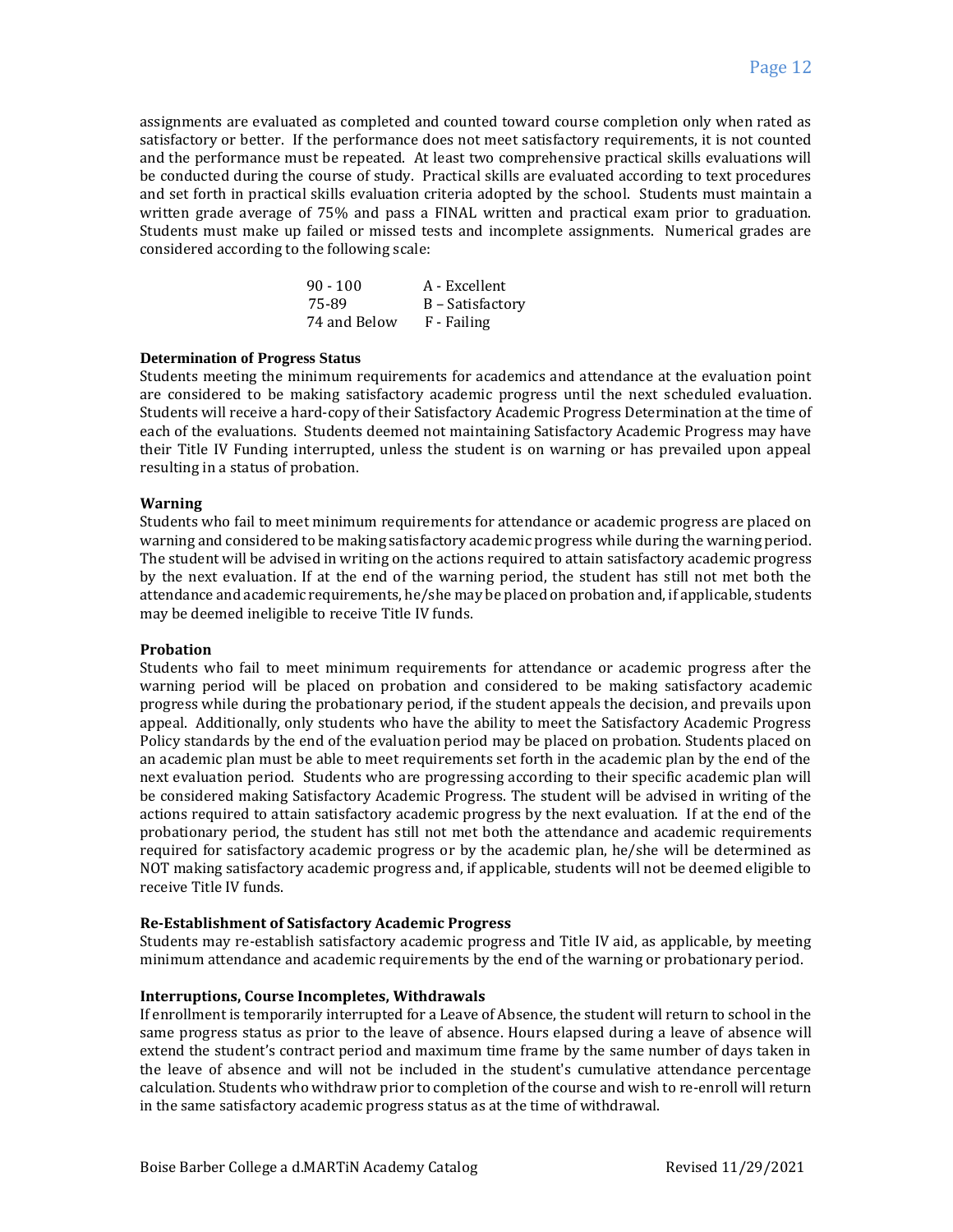# **Appeal Procedure**

If a student is determined to not be making satisfactory academic progress, the student may appeal the determination within ten calendar days. Reasons for which students may appeal a negative progress determination include death of a relative, an injury or illness of the student, or any other allowable special or mitigating circumstance. The student must submit a written appeal to the school on the designated form describing why they failed to meet satisfactory academic progress standards, along with supporting documentation of the reasons why the determination should be reversed. This information should include what has changed about the student's situation that will allow them to achieve Satisfactory Academic Progress by the next evaluation point. Appeal documents will be reviewed and a decision will be made and reported to the student within 30 calendar days. The appeal and decision documents will be retained in the student file. If the student prevails upon appeal, the satisfactory academic progress determination will be reversed and federal financial aid will be reinstated, if applicable.

# **Noncredit, Remedial Courses, Repetitions**

Noncredit, remedial courses, and repetitions do not apply to this institution. Therefore, these items have no effect upon the school's satisfactory academic progress standards.

# **Transfer Hours**

With regard to Satisfactory Academic Progress, a student's transfer hours will be counted as both attempted and earned hours for the purpose of determining when the allowable maximum time frame has been exhausted.

# **Access to Records and Right to Privacy**

Students have the right to inspect their school records by making a written request two days prior to the review with a statement defining purpose. Student's records will be reviewed with an authorized school representative. Students or guardians of dependent minors may refuse the release of "directory information" including name, address, telephone, date and place of birth, major field of study, dates of attendance, degrees, awards, and date of graduation, previous school attended and/or date of graduation from previous school. All student records are kept confidential from third parties and only released upon written authorization of the student or guardians of a dependent minor, with the following exceptions:

- Parents of dependent minors may review a student cumulative record with an authorized school representative present to interpret the records.
- Law enforcement agencies with proper legal subpoena.
- State of Idaho review of student and school records annually and/or monthly.
- NACCAS can review students and school records.
- Student's records may be released to applicable financial institutions.
- All student files will be kept for seven years.

# **Standards of Conduct**

# **Dress Code/Hygiene Standards**

Boise Barber College a d.MARTiN Academy has a dress code to promote professionalism, unity and integrity. The administration and staff also abide by these standards to lead by example. The administration reserves the right to make judgement on whether an individual's attire meets dress code standards. Students who come to school out of dress code will not be able to clock in, will be sent home to change and upon returning to school will be able to clock in but will receive a late come for the day.

• Clothing is to be clean, in good state of repair, and appropriate to the setting of a professional environment.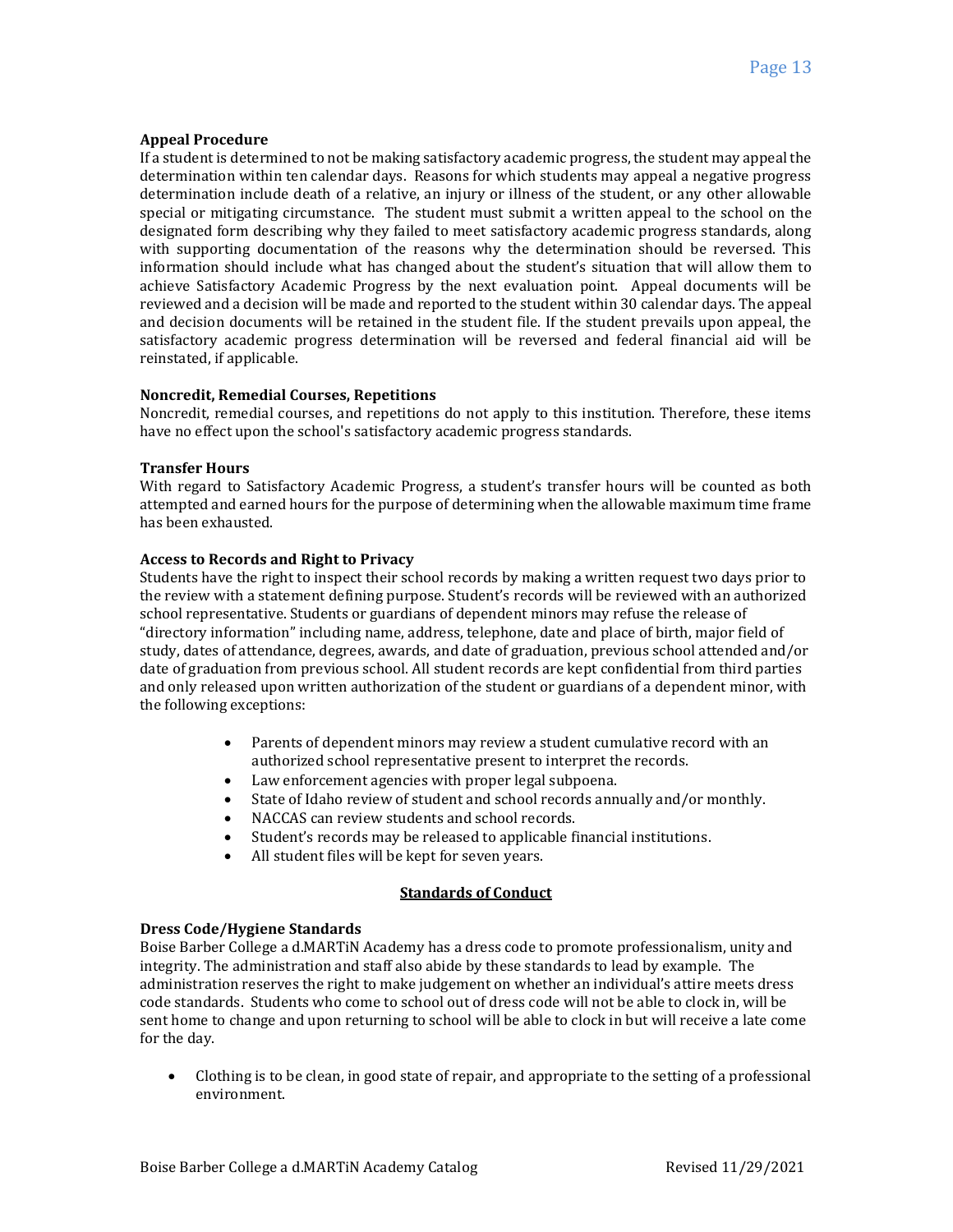- NO belly shirts.
- Shorts and Skirts must be 2" above the knee.
- NO tank tops.
- NO sleeveless, backless or low cut tops accepted.
- NO sweats, workout tops or bottoms.
- Hats may be worn as long as they are clean and have the Boise Barber College/ a d.MARTiN logo on them.
- Undergarments may not be visible.
- Pants must cover underwear. Too low of "low-rise" will be a violation of dress code and you will be asked to go home and change, and at this time you will receive a late come.
- Any shoes are acceptable as long as they are clean. Fresh polish and clean feet must accompany open toe shoes. No slippers.
- Students are expected to maintain high standards of personal hygiene. Daily showers and shaves, teeth brushed, deodorant and/or antiperspirant worn, hair clean and styled, and makeup done before arriving at school.
- Color aprons and all capes should be freshly laundered, and a clean cape should be used for each client.

It is not our desire to control or diminish the personality and creativity of our students, a professional appearance is for our clients and fellow students.

# **Standards of Behavior**

- Students are expected to maintain a high standard of conduct showing professionalism and respect to clients, other students and staff members.
- Profanity and vulgarity on the school premises will not be tolerated and are considered grounds for disciplinary action.
- Students are not allowed behind the front desk unless they have been assigned to help do so.
- Students must not congregate in the reception area or freshman room.
- Students involved in any form of physical violence threatened or otherwise with another student, staff member or client may be terminated immediately.
- Any student found guilty of willful destruction or theft of school property may be terminated immediately.
- Students may not, under any circumstance, bring their children to school and collect hours for that day.
- NO SMOKING is allowed in or around the front of the building.
- Students found using alcohol or drugs, or being under the influence of, such while on school premises may be terminated immediately.
- Students must park in designated areas.
- No visitors are permitted in the classroom, students lounge, on the clinic floor or on school premises unless approved by the staff. Please have visitors check in at the front desk and the receptionist will come and get you.
- No personal phone calls, except in the case of an emergency are to be received through the business phone. Students will not be called off the floor or out of class for personal calls unless by day care, hospital or police. Students are not allowed to take social calls when they are with a client or when in class.
- CELL PHONES MUST BE TURNED OFF while in class. If a phone rings during class it will be taken and returned at the end of the day. If your phone vibrates too loud it will be taken as well.
- Cell phones may be used on the clinic floor to post pictures and or videos to social media ONLY. Phone calls are prohibited on the clinic floor.
- There is absolutely NO TEXT MESSAGING during any class or clinic time. If you are found text messaging your phone will be taken and given back at the end of the day.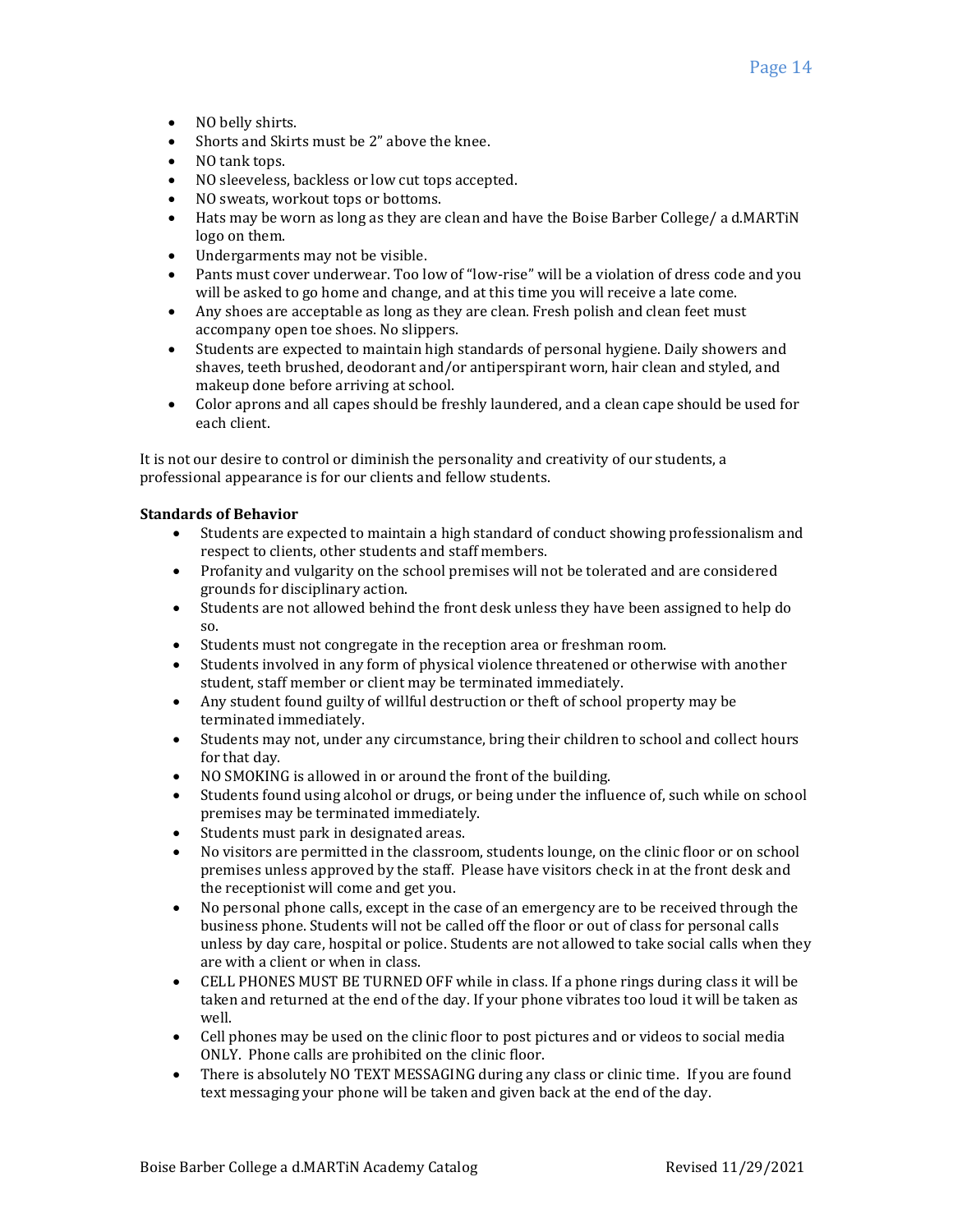- Students may not at any time listen to I-Pods, MP3 players or use their multimedia devices during school hours unless on approved break and only in approved areas (student lounge, bathroom or outside)
- Gossiping will not be tolerated. Personal problems should be solved with the person you have it with, and not shared with others.

# **Lunches, Breaks and Checkout Procedures**

- Students must take a lunch during their assigned time period if possible. Students must inform the front if they are not able to take lunch at this time and make other arrangements with the instructor.
- Students must clock out and in from the Front Desk when they are leaving for lunch or for approved breaks.
- Food and drink are allowed in the student lounge only, unless approved by an instructor. All lunches must be eaten in the break room.
- Students are responsible for cleaning up after themselves in the break room.
- Students may not leave the classroom during instruction. Students leaving without permission will be asked to clock out and go home.
- Students need to arrive in the classroom in a timely manner.
- Students must not leave the school at any time during the day without receiving permission from an instructor or the Student Services Director. If they leave the building for any reason, they must clock/sign out. Failure to do so will result in a one-day suspension, with a \$20 fee.
- If a student cannot attend school the student must call and talk to someone in administration, within ½ hour after their scheduled start time. Failure to do so will result in disciplinary action.
- All discrepancies with hours must be disputed within 14 days.

# **Boise Barber College a d.MARTiN Academy Policies and Procedures**

# **Sanitation and Safety**

By following the safety precautions you contribute to the health, welfare and state of your community. The following precautions should be taken with each client.

- All instruments including all implements must be cleaned and sanitized after each use and prior to storage with a sanitizing agent registered with the EPA as hospital grade or better.
- Linens must be changed after each client. Towels may only be used once.
- Keep any and all chemicals or product away from eyes. In case of contact with chemicals, thoroughly rinse eyes with cold water.
- Hand washing is required before and after each service is performed.
- Remember anything containing chemically active ingredients must be used carefully to avoid injury to you and your client.
- Ask client to remove any jewelry, hair accessories, glasses etc. and place into their care.
- A sanitation assignment is to be completed each day by each student and signed off by an instructor. Everyone working together and cleaning up as we go keeps the school looking great.
- Take a "buddy" with you to dispose of all trash and while walking out to your car. Safety first!
- Any spills in treatment rooms or classrooms must be wiped up immediately after each service to avoid slipping or falling.

# **Practical Principles**

- Students who are tardy for **any** class or floor assignment will be given a late come.
- Students must not be more than two tests behind and must not be behind on their practical worksheets.
- Students not working on a client are personally responsible to stay busy in either practice or theory. If a student falls within satisfactory progress (not being more than two tests behind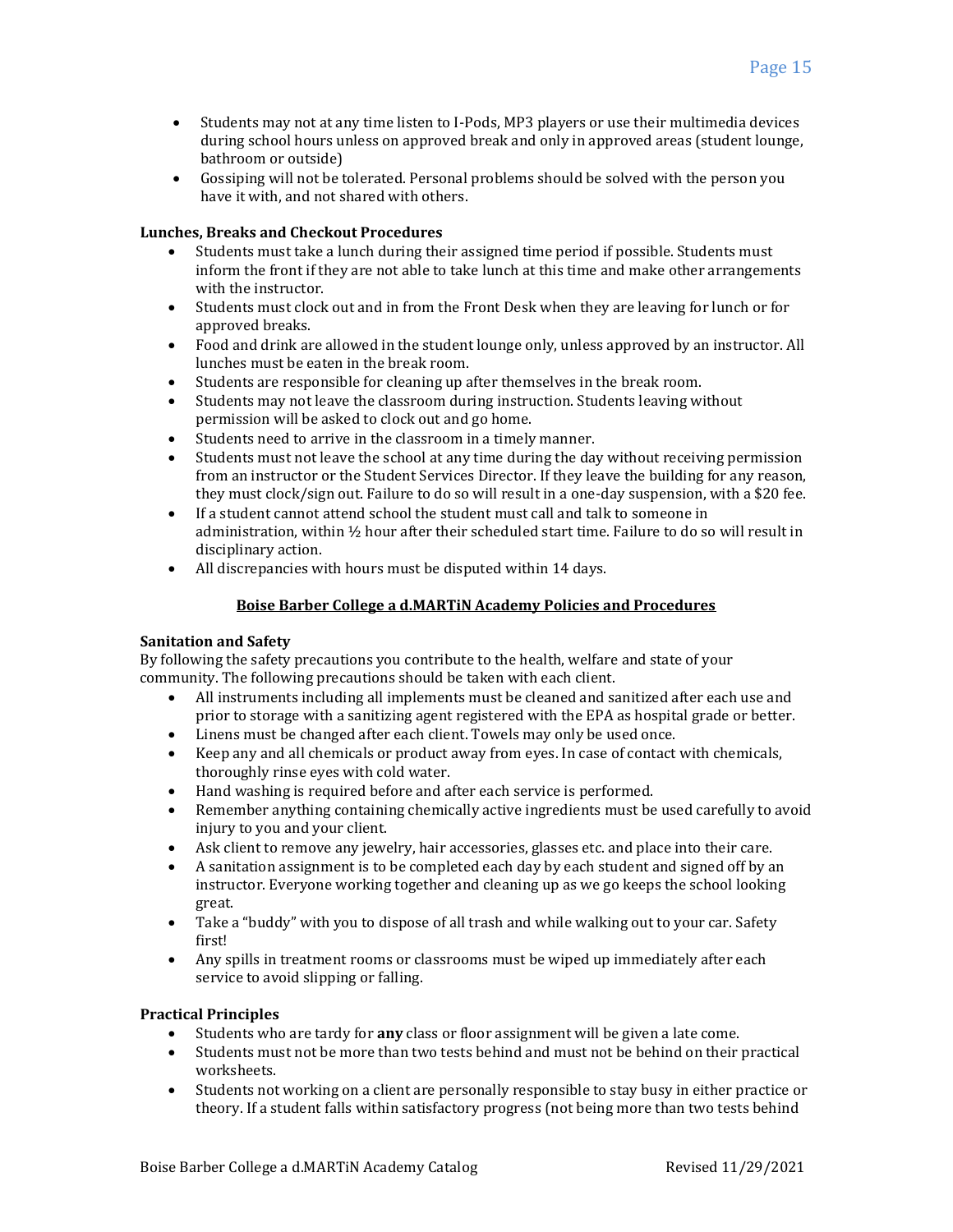and on the current months' worksheet and within the parameters of acceptable attendance) a personal service may be received by the student after all considerations are made for all the clients currently within the school or any client that might walk in for a service.

- The front desk must take ALL appointments. Students may make no changes to their book or clients. Students must accept all appointments given to them. A refusal of a client will result in an immediate, automatic one day suspension.
- Students are not allowed to perform any service on a client or a fellow student without a service ticket.
- The client release cards must be completed and signed before every service, every time.
- You must receive a consultation for every service you perform, including personals. An instructor verifying that an appropriate and correct consultation has been performed must sign the ticket.
- You will not be able to receive product from dispense without a signature from an instructor verifying that the consultation has been completed and checked off.
- If you need additional application of product, consult a staff member and your ticket will be signed and additional charges will be added to the clients total for their service
- An instructor must check off all practical work, and the ticket must be signed before the front desk will allow the client to pay. After the final check is made on the service, only the instructor who did the final check will check off the student's monthly grid/worksheet, and only on the day the service took place.
- Failure to have either the initial consultation or the final check will result in disciplinary action.

# **Student Services (Personals)**

- Clients ALWAYS come first! Getting personals is a privilege. Even if you have booked out for a personal, if the front desk needs you to take a client, you are pulled off your personal and you will take the client. All efforts will be made prior to that happening, but failure to take the client would result in disciplinary action.
- A personal service is any service done to you on the school premises whether you are clocked in or not. Exception to the rule would be if you came in to get your hair done while on leave. If you are on a suspension from school you may not come in and receive a personal.
- Front Desk personnel will schedule services for students only when checked against the personals list (those who are in good academic standing) and given approval by the floor instructor. All personals must be scheduled with the Front Desk.
- Students may not give or receive personals on Friday or while on suspension. Even when you are graduated and get to come back to enjoy services at student price, you may not come in on Friday.
- No personal can be done without a final check from the floor instructor.
- Students receive personal services for cost of product.
- Students may not bring in product from home to use in a personal.
- If a student is in poor standing with Boise Barber College a d.MARTiN Academy they need to pay client prices for services.
- Personals must be paid for on the same day that they are performed.
- Failure to pay for the said service or schedule an appointment on the day it is given/received will result in the students (client and stylist) being suspended from personals for 30 calendar days.

# **Student Support Services**

- The institution provides access to orientation programs prior to the first day of class.
- Students are provided with academic advising and additional assistance, as necessary.
- Information and advice on any available financial assistance is accessible to students.
- The institution has an internal complaint or grievance procedure to consider students complaints.
- Contact information for professional assistance is made available to students.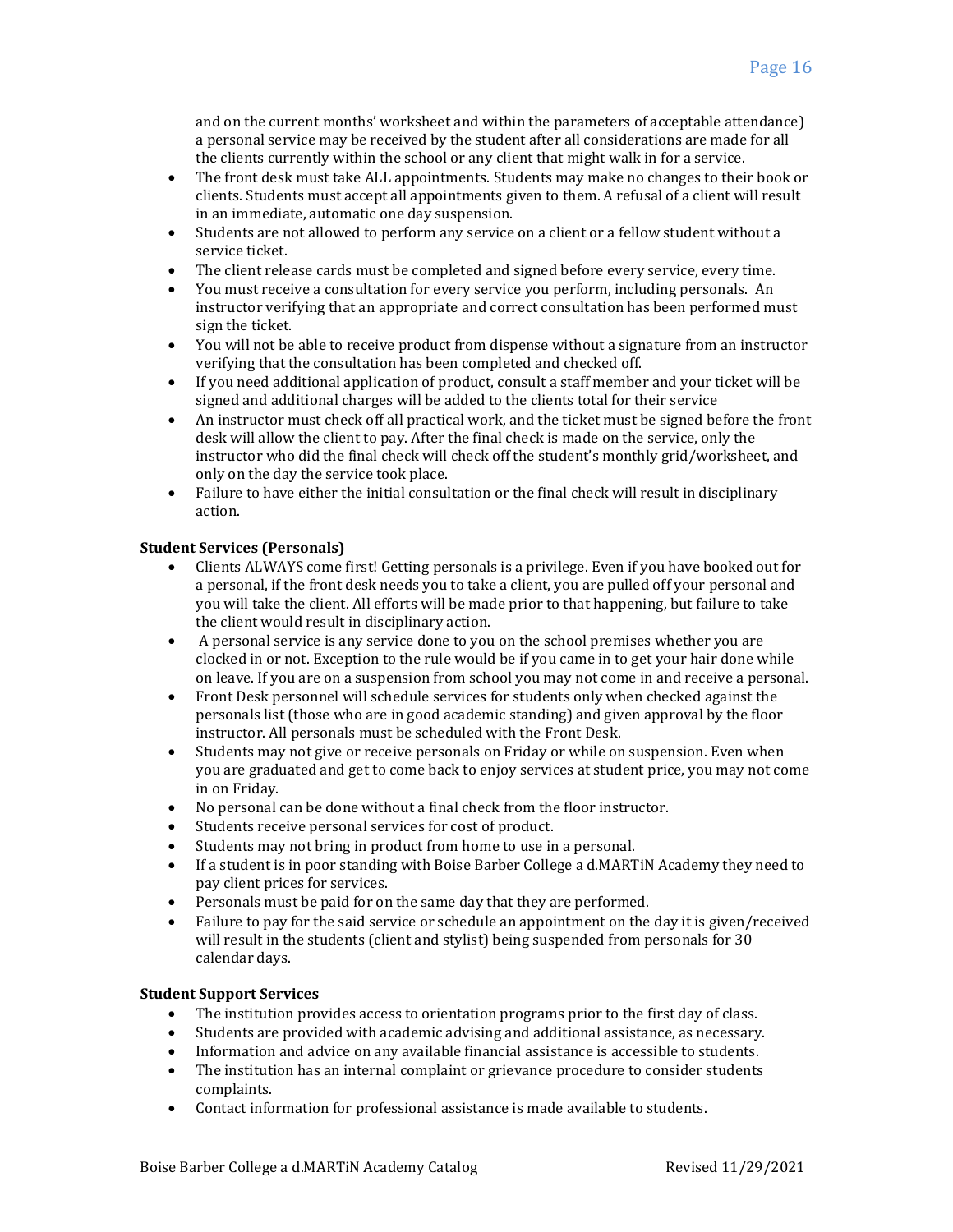• The institution posts known job listings for students in the student breakroom.

# **Disciplinary Actions**

# **Warning**

Upon any type of first offense, a written warning may be given. All warnings should be given with two members of administration present.

### **Automatic Suspension**

A student will be put on an automatic one-day suspension with no warning given for the following infractions:

- Refusing a client
- Not calling in
- Leaving school while clocked in without permission
- Not being readily available on the clinic floor
- Late come/Early leave on Friday
- No show on Friday
- Inappropriate language
- Malicious gossip
- Doing a personal without getting a consultation from an Instructor

An automatic suspension would result in \$20 suspension fee and the student will be suspended for the next school day or a date chosen by the Student Services Director.

# **Suspension**

Students who have not corrected a disciplinary policy problem may be suspended for a period of one week and must pay a \$100 suspension fee. A second suspension would be two weeks and could result in \$200 suspension fee. Both of which must be paid before clocking back into school.

# **Dismissal-Termination**

Enrollment may be terminated at the discretion of school administration for any reason deemed necessary to maintain the positive educational environment and general objectives of the situation or for any of the following reasons:

- Leaving the school without permission
- Malicious gossip
- Not calling in for late or absent days
- Not attending assigned class
- Non-excused absences on Friday
- Returning late from lunch or break
- Not cleaning their area before leaving
- Changing an appointment or getting into the appointment schedule without permission
- Not having work checked by an instructor before beginning and after finishing client
- Not paying for personal service
- Leaving class early during guest
- Not respecting or following the instructors directions
- Refusing to accept a client
- Coming to school under the influence of drugs or alcohol or bring such items to school, legal or otherwise
- Having a personal service performed without permission
- Disrespect shown to others
- Improper dress

# **Re-Admittance**

After termination and the student has been gone for 30 days from their program a student may apply in writing to be readmitted to the school. Upon careful consideration and approval by two members of administration the student can pay the \$150.00 re-admittance fee as well as all regular fees and be admitted to the school.

# **Additional Information**

# **Physical Demands**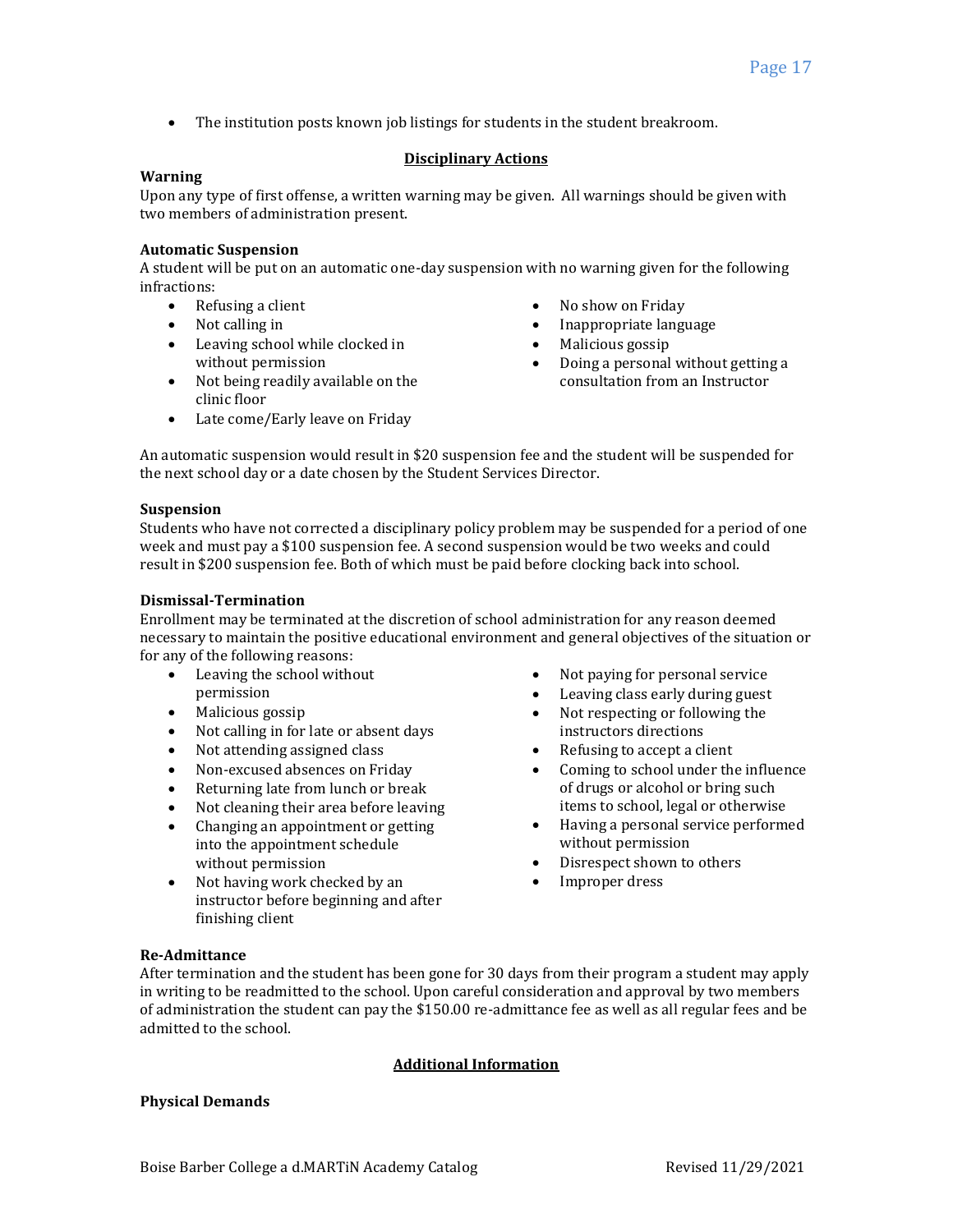Body Position

- Barber, Barber-Stylists and Instructors: Long periods of time standing with arms lifted at shoulder level are required.
- Barber, Barber-Stylists and Instructors: Sit or stand and lean forward while providing services.
- Instructors: Standing for long periods of time, lecturing and performing practical demos.

# **Job Demand in the Industry**

- Overall employment of barbers, hairdressers, cosmetologists and shampooers is projected to grow 13% from 2012-2022
- Improving market conditions continue to increase the number of industry operators at an average annual rate of 5.5% reaching 1.3 million operators by 2019
- Revenue growth is expected to improve over the next five years, rising at an average annual rate of 3.2% to \$58.7 billion by 2019
- Demand for hair coloring, hair straightening and other advanced hair treatments has increased in recent years, a trend that is expected to continue over the coming years.

[www.bls.gov](http://www.bls.gov/) [www.skininc.com](http://www.skininc.com/) [www.sbdcnet.org](http://www.sbdcnet.org/)

# **Students Interested in Barber, Barber-Stylist or Instructor Career Should:**

- Develop finger dexterity and a sense of form and artistry.
- Enjoy dealing with the public.
- Are friendly and easy going.
- Take your education seriously as it is a viable source of income.
- Be aware of the licensing requirements in Idaho.

# **Compensation a Successful Graduate May Reasonably Expect**:

- New professionals in all programs offered could expect to earn \$8-\$15 per hour initially with potential growth.
- The average shop/salon income, including tips is about \$30,000-\$50,000 per year.

# **For Your Information**

LICENSING AGENCY FOR THE STATE OF IDAHO Bureau of Occupational Licenses 1109 Main Street, Suite 220 Boise, ID 83702 Telephone 208-334-3233

OF CAREER ARTS & SCIENCES, INC (NACCAS) 3015 Colvin St. Alexandria, VA 22314 Telephone 703-600-7600

THE NATIONAL ACCREDITING COMMISSION

# **State Requirements for Licensure**

- Graduate from a school of Barbering with the required hours for your program.
- Pass the State administered practical exam.
- Pass a State administered written theory and rules and regulations (jurisprudence) exam.
- Finalize all financial obligations to the school.
- Fill out application and send into the State of Idaho with the appropriate fee.

# **Boise Barber College a d.MARTiN Academy Statistics**

# **2016**

Graduate completion rate: 79.69% Placement Rates of Graduates: 74.36% Licensure Rate of Graduates: 100.00%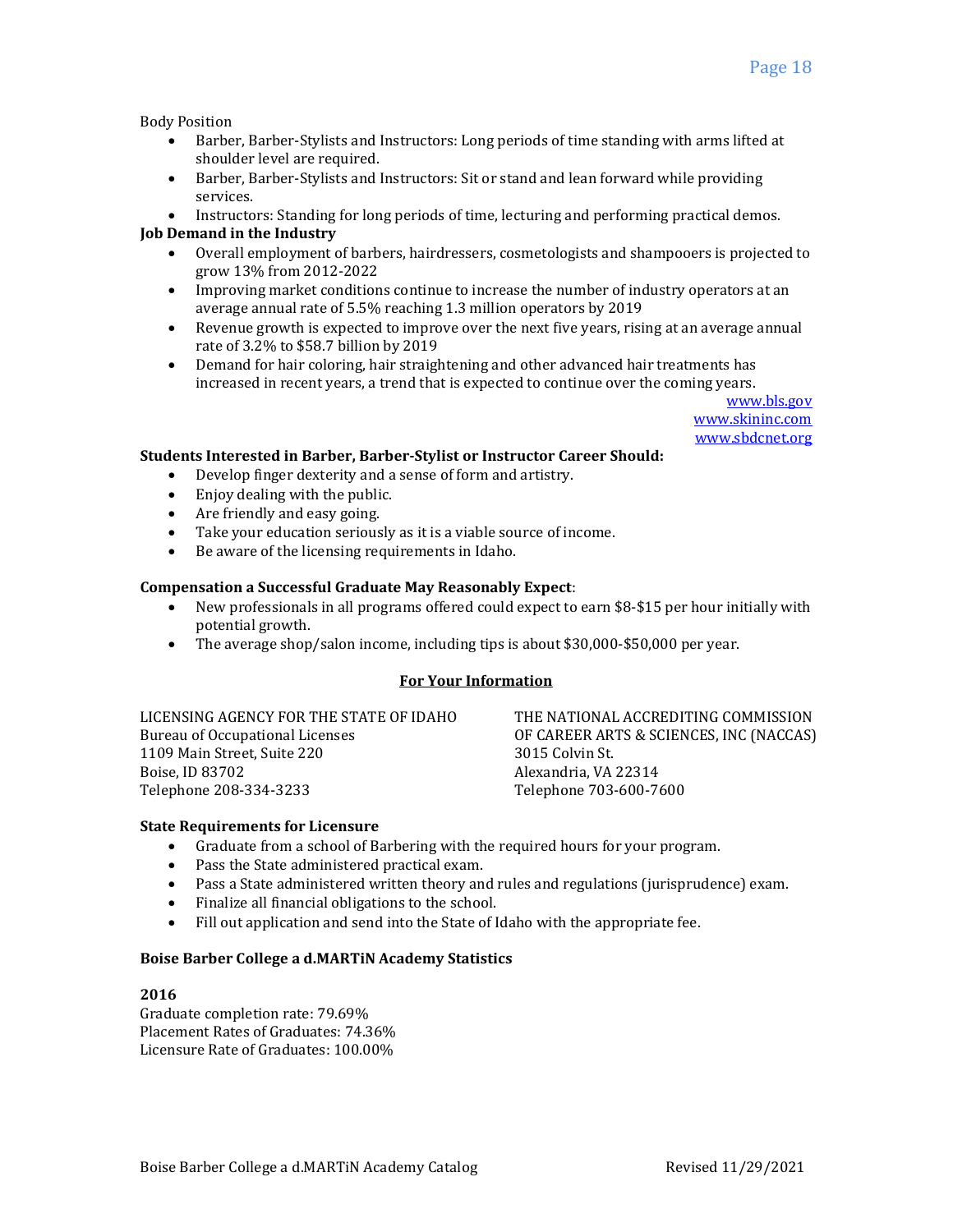# **Barber Course Outline**

### **Course Outline**

Boise Barber College a d.MARTiN Academy Barber Course Full Time= 26 Weeks, 900 clock hours Part Time= 30 Weeks, 900 Clock hours

### **Description of Course**

Boise Barber College a d.MARTiN Academy educates students in a strong foundation of the History, Theory and Practical Skills as well as Laws, Rules & Regulations pertaining to the Barber industry. Upon completion, the students may have several career choices: Barber, Educational Consultant, Platform Artist, Barber Shop owner/manager, etc…

#### **Course Format**

Classes are presented in the form of lectures, theory and practical classes (models, mannequins and audio/visual, etc…), and clinical instruction on clients (including mini classes) with specific motivational lesson plans stating clear objectives and criteria for evaluation.

#### **Text and References**

Boise Barber College a d.MARTiN Academy uses the Milady's Standard Textbook of Barber. We also have thoughtful and flexible classes where the student's need and wants are addressed.

#### **Curriculum**

Boise Barber College a d.MARTiN Academy follows the State of Idaho Course of Studies for Barber school curriculum.

#### **Course Goals**

The goal of Boise Barber College a d.MARTiN Academy is to teach, develop and graduate students to be professional in the Art and Sciences of Barbering and to prepare students to successfully pass the Idaho State Board of Examination. Students successfully passing the Boise Barber College a d.MARTiN Academy course will receive a Diploma and will be prepared to be successful employed in the Barber profession.

# **Job Possibilities for Barber**

- Barber
- Platform artist
- Educational Consultant
- Shop/Salon manager
- Shop/Salon Owner
- Product representative

#### **Barber Program Includes Instruction in:**

- Theory: 120 Hours
	- o Theoretical knowledge of the practice of barbering
- Study Skills: 3.5 Hours
- Origin of the Barber: 3.5 Hours
- Professional Image: 3 Hours
- Microbiology: 63 Hours
- Infection Control & Safe Work Practices: 63 Hours
- Implements, Tools, 7 Equipment: 63 Hours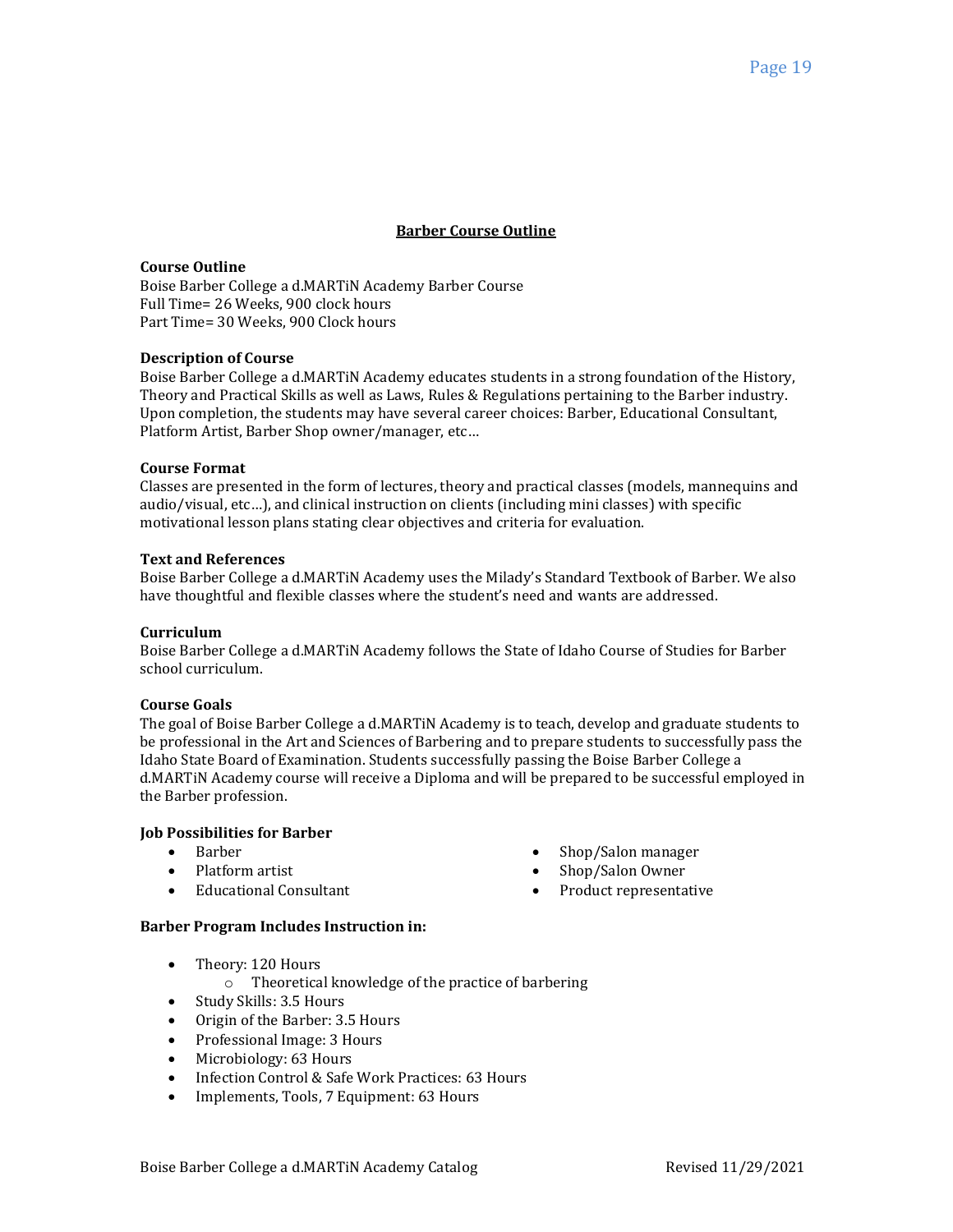- Anatomy & Physiology: 63 Hours
- Properties & Disorders of the Hair & Scalp: 63 Hours
- Treatment of the Hair & Scalp: 63 Hours
- Men's facial Massage & Treatments: 63 Hours
- Shaving & Facial Hair Design: 63 Hours
- Men's Haircutting & Styling: 63 Hours
- Men's Hair Replacement: 63 Hours
- Women's Haircutting & Styling: 63 Hours
- State Board Preparation & Licensing Law: 63 Hours
- Mock Board Prep: 14 Hours

# **Grading**

Boise Barber College a d.MARTiN Academy requires a grade average of 75% or higher in each phase of training to graduate. If a student does not complete a phase of training with a 75% average or higher, the student must repeat that phase. The passing grade for the State Board Licensing is 75%. Students are graded based upon points earned versus points possible, which is then converted to a percentage.

Students will be graded on the following scale:

| 90-100%     | A - Excellent    |
|-------------|------------------|
| 75-89%      | B - Satisfactory |
| 74 or Below | F - Failing      |

Work will be graded in Class, Theory and Clinic Floor and will be based upon the following criteria:

- Attendance
- Clinic Floor/worksheet (Grid)
- Testing

Practical/Clinical will be graded as follows:

- $\bullet$  1 mistake = A
- 2 mistakes= B
- 3 or more mistakes = Failing

# **Barber-Stylist Course Outline**

# **Course Outline**

Boise Barber College a d.MARTiN Academy Barber-Stylist Course Full Time= 40 Weeks, 1500 clock hours Part Time= 50 Weeks, 1500 Clock hours

# **Description of Course**

Boise Barber College a d.MARTiN Academy educates students in Theory and Practical Skills as well as Laws, Rules & Regulations pertaining to the Barber industry, Upon completion, the students may have several career choices-Barber, Stylist, Educational Consultant, Platform Artist, Barber Shop/Salon manager, Barber Shop/Salon Owner, etc…

# **Course Format**

Classes are presented in the form of lectures, Theory and practical classes (models, mannequins and audio/visual, etc…), and clinical instruction on clients (including mini classes) with specific motivational lesson plans stating clear objectives and criteria for evaluation.

# **Text and References**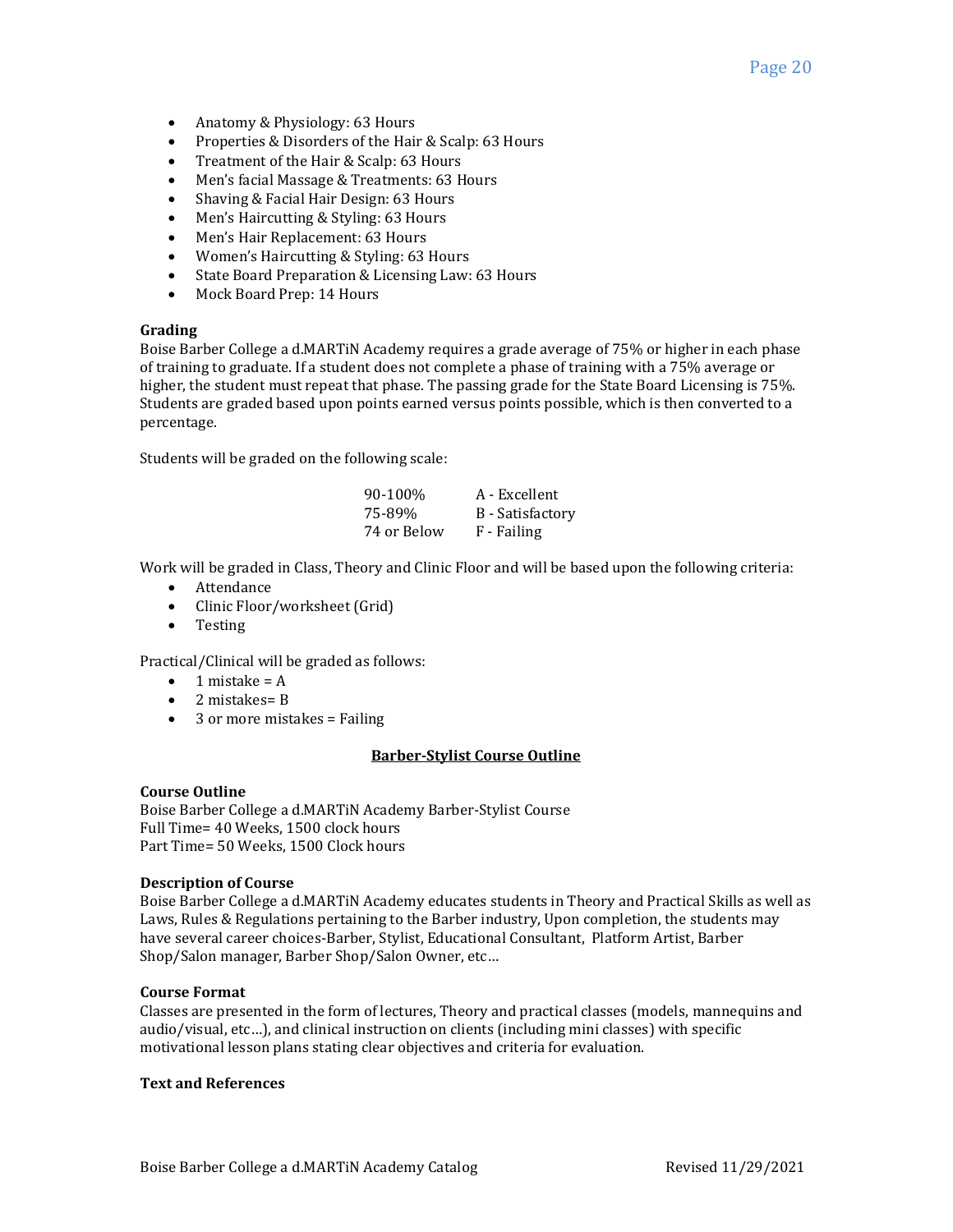Boise Barber College a d.MARTiN Academy uses the Milady's Standard Textbook of Barber. We also have thoughtful and flexible classes where the student's need and antes are addressed.

### **Curriculum**

Boise Barber College a d.MARTiN Academy follows the State of Idaho Course of Studies for Barber-Stylist curriculum.

### **Course Goals**

The goal of Boise Barber College a d.MARTiN Academy is to teach, develop and graduate students to be professional in the Art and Sciences of Barber-Stylist and to prepare student s to successfully pass the Idaho State Board of Examination. Students successfully passing the Boise Barber College a d.MARTiN Academy course will receive a Diploma and will be prepared to successful employment in the Barber-Stylist profession.

# **Job Possibilities for Barber-Stylist**

- Barber-Stylist
- Barber
- Platform artist
- Educational Consultant

### **Barber-Stylist Program Includes Instruction in:**

- Theory: 240 Hours
	- o Theoretical knowledge of the practice of barbering
- Study Skills: 3.5 Hours
- Origin of the Barber: 3.5 Hours
- Professional Image: 3 Hours
- Microbiology: 81 Hours
- Infection Control & Safe Work Practices: 81 Hours
- Implements, Tools, 7 Equipment: 81 Hours
- Anatomy & Physiology: 81 Hours
- Chemistry: 81 Hours
- Electricity & Light Therapy: 81 Hours
- Properties & Disorders of the Skin: 81 Hours
- Treatment of the Hair & Scalp: 81 Hours
- Men's Facial Massage & Treatments: 81 Hours
- Shaving & Facial Hair Design: 81 Hours
- Men's Haircutting & Styling: 81 Hours
- Men's Hair Replacement: 81 Hours
- Women's Haircutting & Styling: 81 Hours
- Chemical Texture Services: 81 Hours
- Hair Coloring & Lightening: 81 Hours
- Review: 35 Hours

#### **Grading**

Boise Barber College a d.MARTiN Academy requires a grade average of 75% or higher in each phase of training to graduate. If a student does not complete a phase of training with a 75% average or higher, the student must repeat that phase. The passing grade for the State Board Licensing is 75%. Students are graded based upon points earned versus points possible, which is then converted to a percentage.

Students will be graded on the following scale:

90-100% A - Excellent

- Shop/Salon manager
- Shop/Salon Owner
- Product representative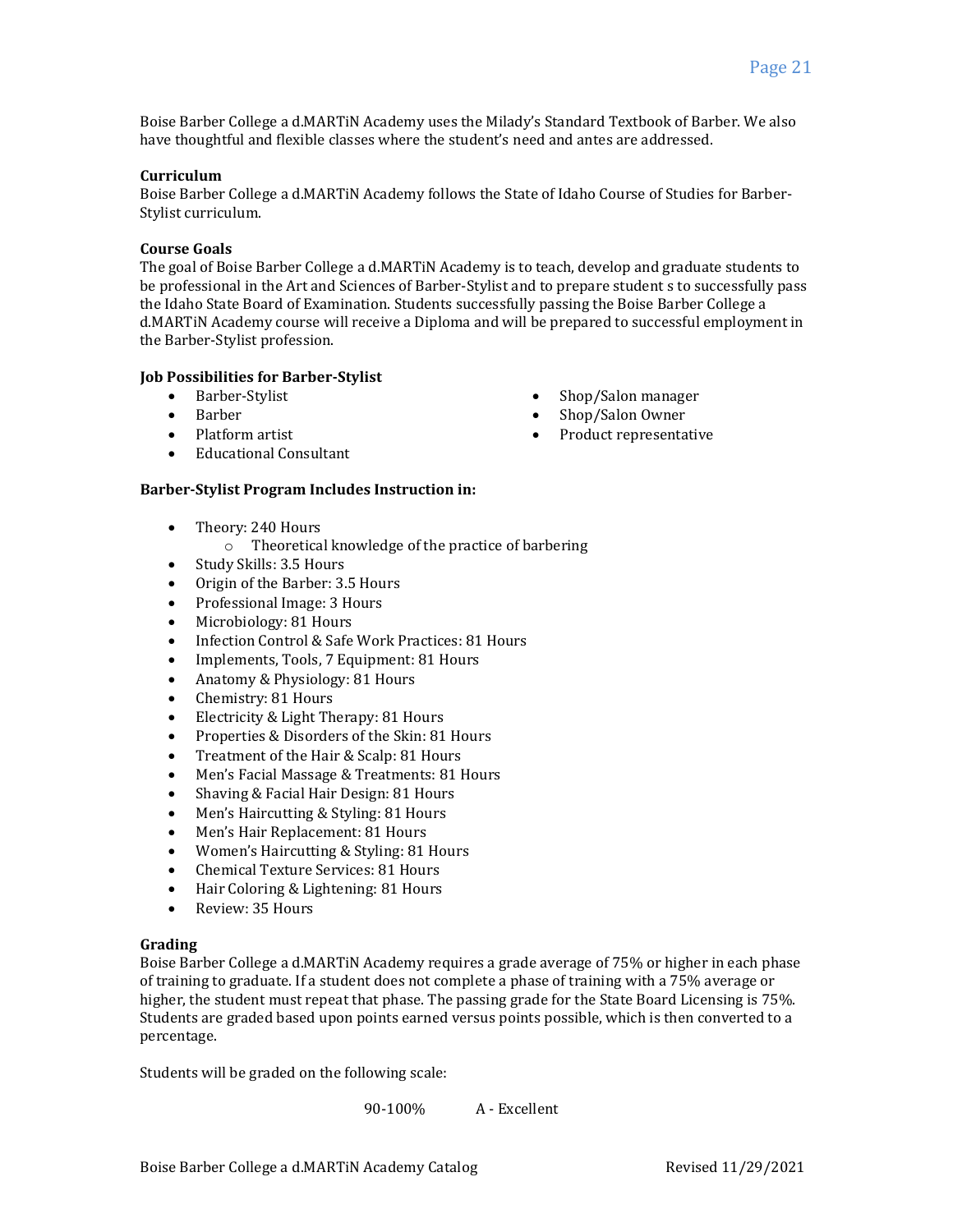#### 75-89% B - Satisfactory 74 or Below F- Failing

Work will be graded in Class, Theory and Clinic Floor and will be based upon the following criteria:

- Attendance
- Clinic Floor/worksheet (Grid)
- Testing

Practical/Clinical will be graded as follows:

- $\bullet$  1 mistake = A
- 2 mistakes = B
- $\bullet$  3 or more mistakes = Failing

# **Instructor Course Outline**

# **Course Outline**

Boise Barber College a d.MARTiN Academy Instructor Course Full Time = 26 weeks, 900 clock hours Part Time = 30 weeks, 900 clock hours

### **Description of Course**

Boise Barber College a d.MARTiN Academy offers an additional course to graduate students that wish to become an Instructor. The course educates an Instructor in Laws, Rules & Regulation, Theory and practical Skills pertaining to student instruction.

### **Course Format**

Instructor course is based on the State of Idaho's suggested course of study. The Instructor will be trained in:

- Classroom Presentation
- Clinic Floor procedures
- Motivational lesson plans
- The many roles of a teacher and styles of teaching
- Students and learning
- Developing a course of study
- Planning for effective instruction
- Methods and process of teaching
- Instructional Aids
- Evaluating Student Performance
- Creating a positive classroom environment
- Reflection and vision in teacher education

# **Tests and References**

Boise Barber College a d.MARTiN Academy use Milady's Master Educators Handbook and Workbook and our house curriculum.

# **Course Goals**

The goal of Boise Barber College a d.MARTiN Academy is to teach, and to develop graduate students to become professional Instructors in the art and science of Barbering and to prepare them to successfully pass the course and be granted a Diploma and will be prepared for successful employment as an Instructor.

# **Job possibilities:**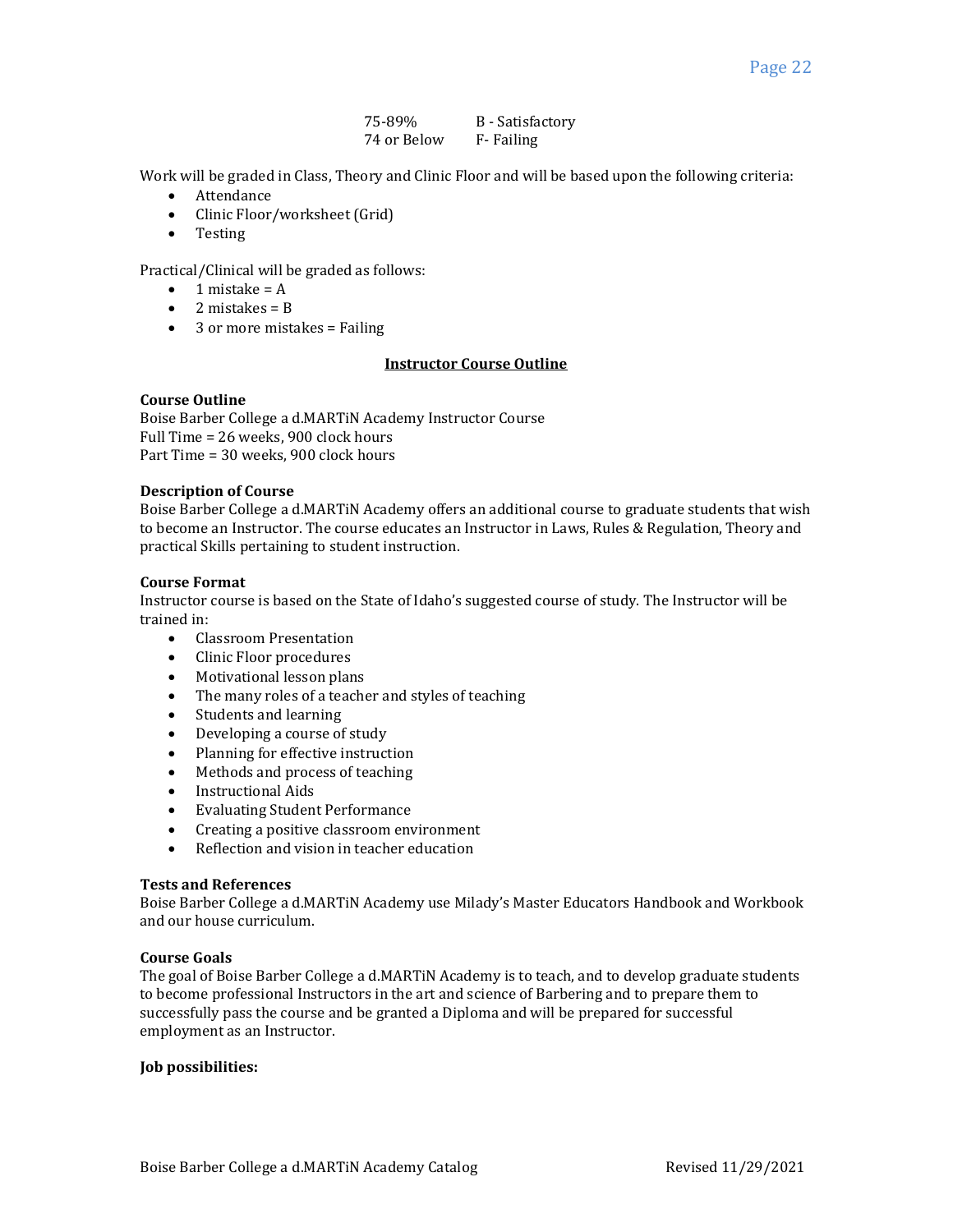Upon completion an Instructor may have several career choices including becoming an Instructor in a School, Salon Manager, Salon Owner, Apprenticeship Instructor, Educational Consultant and School Administrator.

### **Instructor Program Includes Instruction in:**

- Theory: 120 Hours
- The career Education Instructor: 39 Hours
- The Teaching Plan & Learning Environment: 39 Hours
- Basic Learning Styles & Principles: 39 Hours
- Effective Classroom Management & Supervision: 39 Hours
- Basic Methods of Teaching & Learning: 39 Hours
- Program review, Development, & Lesson Planning: 39 Hours
- Educational Aids & Technology in the Classroom: 39 Hours
- Effective Presentations: 39 Hours
- Assessing Progress & Advising Students: 39 Hours
- Making the Student Salon an Adventure: 39 Hours
- Career & Employment Preparation: 39 Hours
- Educator Relationships: 39 Hours
- Achieving Learner Results: 39 Hours
- Learning is a Laughing Matter: 39 Hours
- Teaching Study & Testing Skills: 39 Hours
- Teaching Success Strategies for a Winning Career: 39 Hours
- Teams at Work: 39 Hours
- Communicating Confidently: 39 Hours
- The Art of Retaining Students: 39 Hours
- Evaluating Professional Performance: 39 Hours

# **Grading**

Boise Barber College a d.MARTiN Academy requires a grade average of 75% or higher in each phase of training to graduate. If a student does not complete a phase of training with a 75% average or higher, the student must repeat that phase. The passing grade for the State Board Licensing is 75%. Students are graded based upon points earned versus points possible, which is then converted to a percentage.

Students will be graded on the following scale:

| 90-100%     | A - Excellent           |
|-------------|-------------------------|
| 75-89%      | <b>B</b> - Satisfactory |
| 74 or Below | F-Failing               |

Work will be graded in Class, Theory and Clinic Floor and will be based upon the following criteria:

- Attendance
- Clinic Floor/worksheet (Grid)
- Testing

Practical/Clinical will be graded as follows:

- $\bullet$  1 mistake = A
- $\bullet$  2 mistakes = B
- 3 or more mistakes = Failing